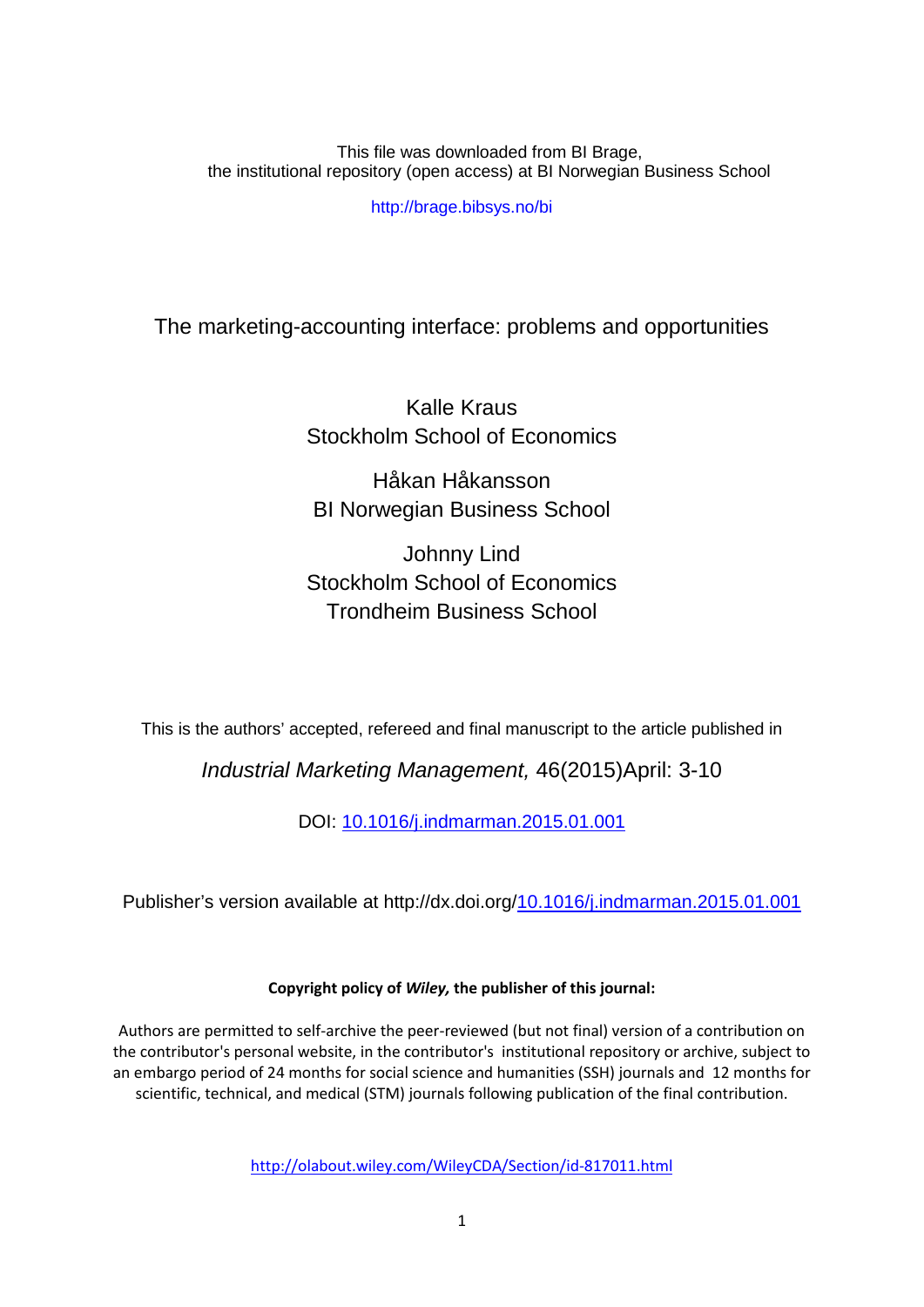#### **The marketing-accounting interface – problems and opportunities**

Kalle Kraus, Håkan Håkansson, Johnny Lind

#### *1. Introduction*

There is a growing interest in understanding value creation through inter-firm collaboration in industrial markets (e.g., Dekker, 2004; Håkansson et al., 2010a; Håkansson and Lind, 2004; Helgesen, 2007; La Rocca et al., 2012; Lind and Strömsten, 2006; Tomkins, 2001; Sidhu and Roberts, 2008; van der Meer-Kooistra and Scapens, 2008; Wouters et al., 2005). In relation to this development, we also see an increased research interest in the marketing-accounting interface. Customer profitability analysis, for instance, has been debated both within the marketing literature (e.g., Helgesen, 2007; McManus and Guilding, 2008) and within the accounting literature (e.g., Guilding and McManus, 2002; Cäker and Strömsten, 2010). As such, an important aim of this special issue is to contribute to the interdisciplinary research literature on marketing and accounting. This is important also from a practical point of view since both the marketing and accounting functions are often 'under attack' within companies; marketing tends to lack a voice in the board room and is not seen to be accountable, whereas accounting is losing its influence as an indicator of shareholder value, for instance, owing to the problems of valuing intangible assets (Sidhu and Roberts, 2008). The existing literature on the marketingaccounting interface can be divided into three streams: 1) researchers arguing the need for increased and improved integration and communication between the marketing and accounting functions; 2) researchers focusing on quantifying the value created by the marketing function; 3) researchers using the industrial network approach to extend the knowledge of accounting practices. These three streams are reviewed below.

#### *2. Previous literature on the marketing-accounting interface*

The first research stream highlights the *need for increased and improved integration and communication between the marketing and accounting functions (*e.g., Mills and Tsamenyi, 2000; Seal and Mattimoe, 2014). The integration between the two functions is generally perceived to be problematic. As McManus and Guilding (2008, pp.771-772) put it:

"Management accounting systems tend to be structured according to product, service or geographical territory and rarely according to customer groups. Further, it appears as a non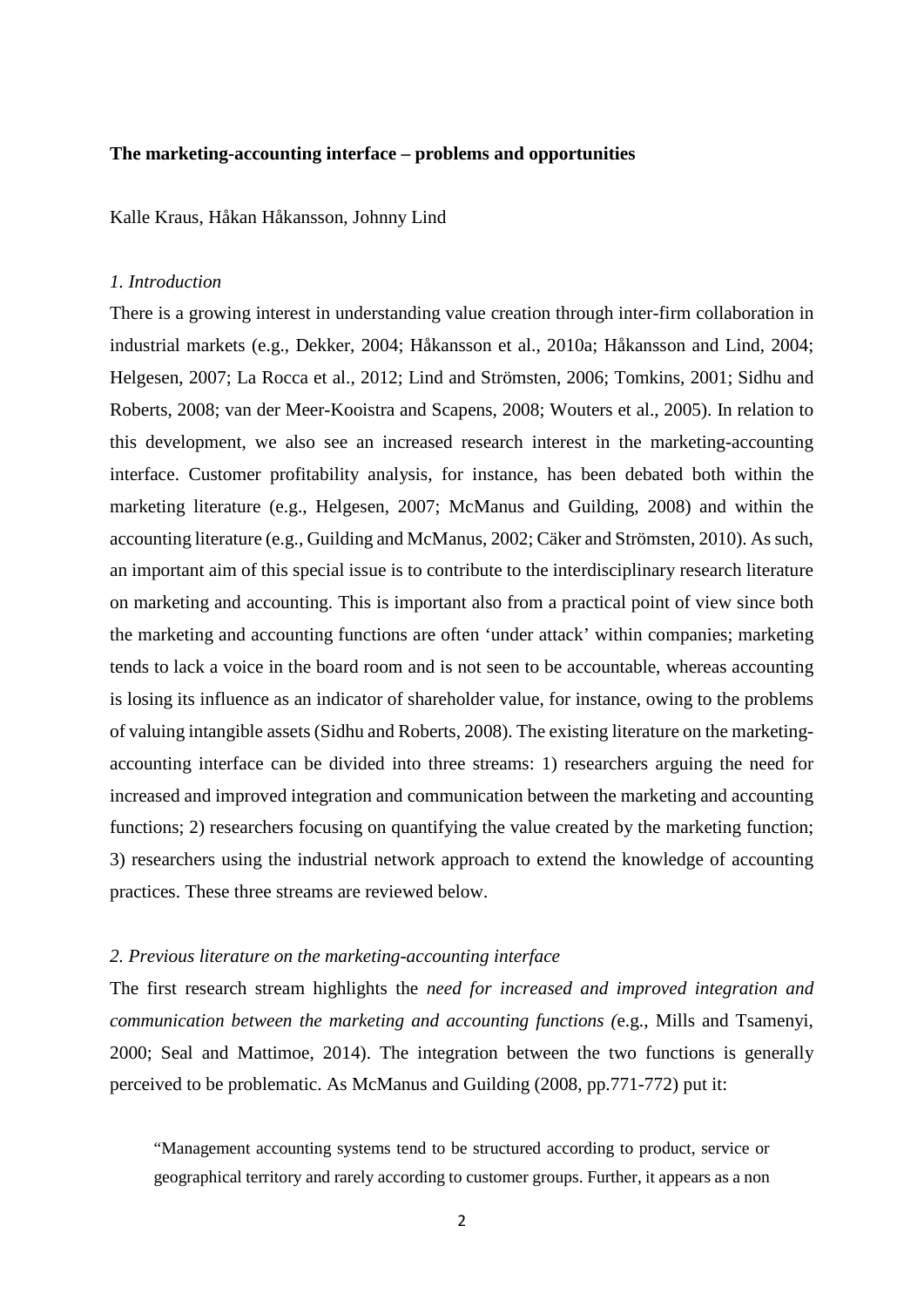sequitur for an accounting ledger to recognize a customer or a group of customers as an asset. The disparate way in which customers are conceived of by these two organizational functions highlights the existence of a profound managerial schism."

Some researchers suggest the application of accounting knowledge within the marketing function to increase integration between marketing and accounting (e.g., Carlsson-Wall et al. forthcoming; Ratnatunga, 1988). Carlsson-Wall et al. (forthcoming), for instance, concluded, based on a case study of the relationship between a robotics company and General Motors, that it was important to train key personnel involved in close customer relationships, such as marketers, in basic accounting. Usually, there was no time to ask accountants and top managers for advice. Instead the personnel involved most closely in the relationship with General Motors needed to be able to improvise and use accounting to make important decisions. Other researchers suggest that the two functional units need to engage in cooperative activities. Roslender and Hart (2003) stressed that well-functioning strategic management accounting practices are underpinned by well-established patterns of inter-functional cooperation between management accountants and marketing managers. As they found in their field study (Roslender and Hart, 2003, p. 273):

"The necessity for management accountants to begin to rethink certain aspects of their own pursuit of financial management was complemented by a growing willingness among the marketing management colleagues to be more open about their own practices, thereby providing the conditions for a spirit of greater cooperation and collaboration to emerge."

One proposition put forward to increase the integration and communication between marketers and accountants is to introduce a market-oriented management accounting approach, i.e., to implement management accounting systems that deliver updated financial information and produce key figures for customers (Helgesen, 2007). By establishing budgets for each of the customer accounts, financial goals with respect to volume, revenue and profits are set for the coming period at the individual customer level. As noted by Helgesen (2007, p. 766): "… in this way the marketers do know exactly the aims they are supposed to achieve during the coming period of time". McManus and Guilding (2008) suggest a move away from conventional functional organisational structures towards more team based cross-functional groups with a customer focus. As they put it (McManus and Guilding, 2008, p. 785): "should this philosophy become a popularised approach, accountants will be drawn closer to marketing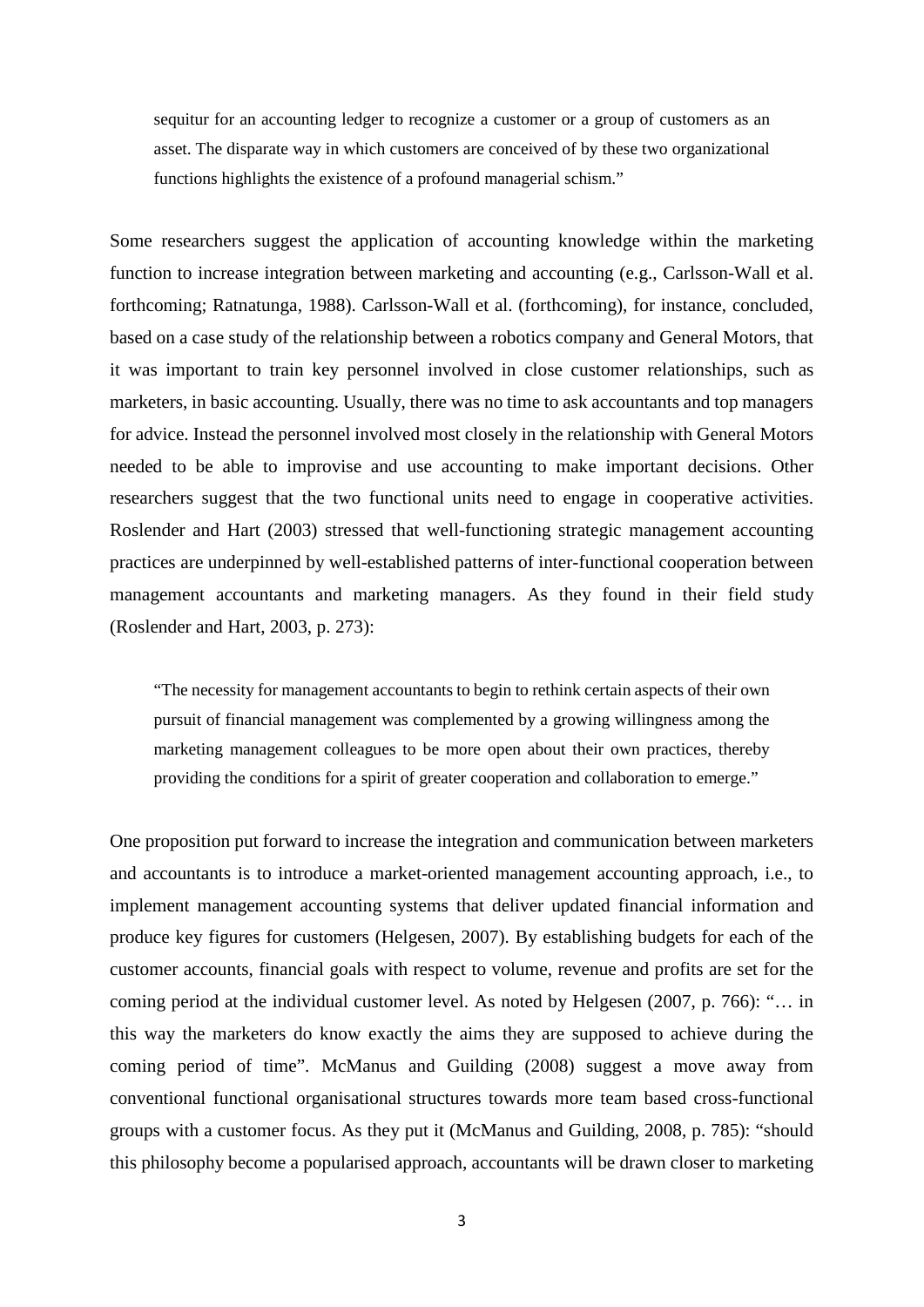colleagues and we could witness the advent of a range of customer oriented accounting procedures".

A second stream of research has focused on *quantifying the value created by the marketing function*. This may take the form of establishing a clearer linkage between marketing performance and financial performance (e.g., Gleaves et al., 2008), analysing marketing accountability (e.g., Clark, 1999; Verhoef and Leeflang, 2009), or developing an understanding of customer profitability (e.g., McManus and Guilding, 2008; Helgesen, 2007). Lind and Strömsten (2006), for instance, identified four different groups of customer relationships: transactional, facilitative, integrative and connective. The authors argue for the use of different customer profitability techniques depending on the type of customer relationship. The connective customer relationships were characterised by relatively small buying volumes and high integration of technical interfaces through the adaptation of products and production facilities. These customer relationships imposed specific demands on the firm's evaluation of customer profitability because they created high direct costs, but generated low direct revenues. Here the authors suggest the use of life-time customer valuation analysis which makes it possible to track the indirect benefits generated within the connective customer relationships.

Other researchers focused on the recognition and measurement of brand assets (e.g., El-Tawy and Tollington, 2008; Egan and Guilding, 1994). Egan and Guilding (1994), for instance, put forward an inter-disciplinary marketing and accounting perspective of brand valuation. They concluded that the goal of a financial accounting standard capable of facilitating the capitalisation of brands in the balance sheet was unlikely to be achievable. Instead, they suggested strengthening the link between the budgetary process and the pursuit of brand development through the inclusion of brand values in the budget, which they termed brand value budgeting. Sidhu and Roberts (2008) argued for the need for marketing and accounting functions to work more closely with the reported accounting performance of the firm. They proposed shareholder value analysis as a way to establish a common language and set of measures with currency for both functions. The underlying philosophy behind shareholder value analysis is that economic value is created when the business earns a return on investment that exceeds its cost of capital. Through this technique, they argued (Sidhu and Roberts, 2008, p. 684), "Marketing can gain financial discipline and credibility from accountants, while accountants can gain a deeper understanding of the nature of the assets they are describing and a richer view as to how the firm is performing in harnessing them from marketers."

Another way that has been put forward to enhance the productivity and value-added of the marketing function is to use activity-based costing. As Goebel et al. (1998, p. 498) concluded: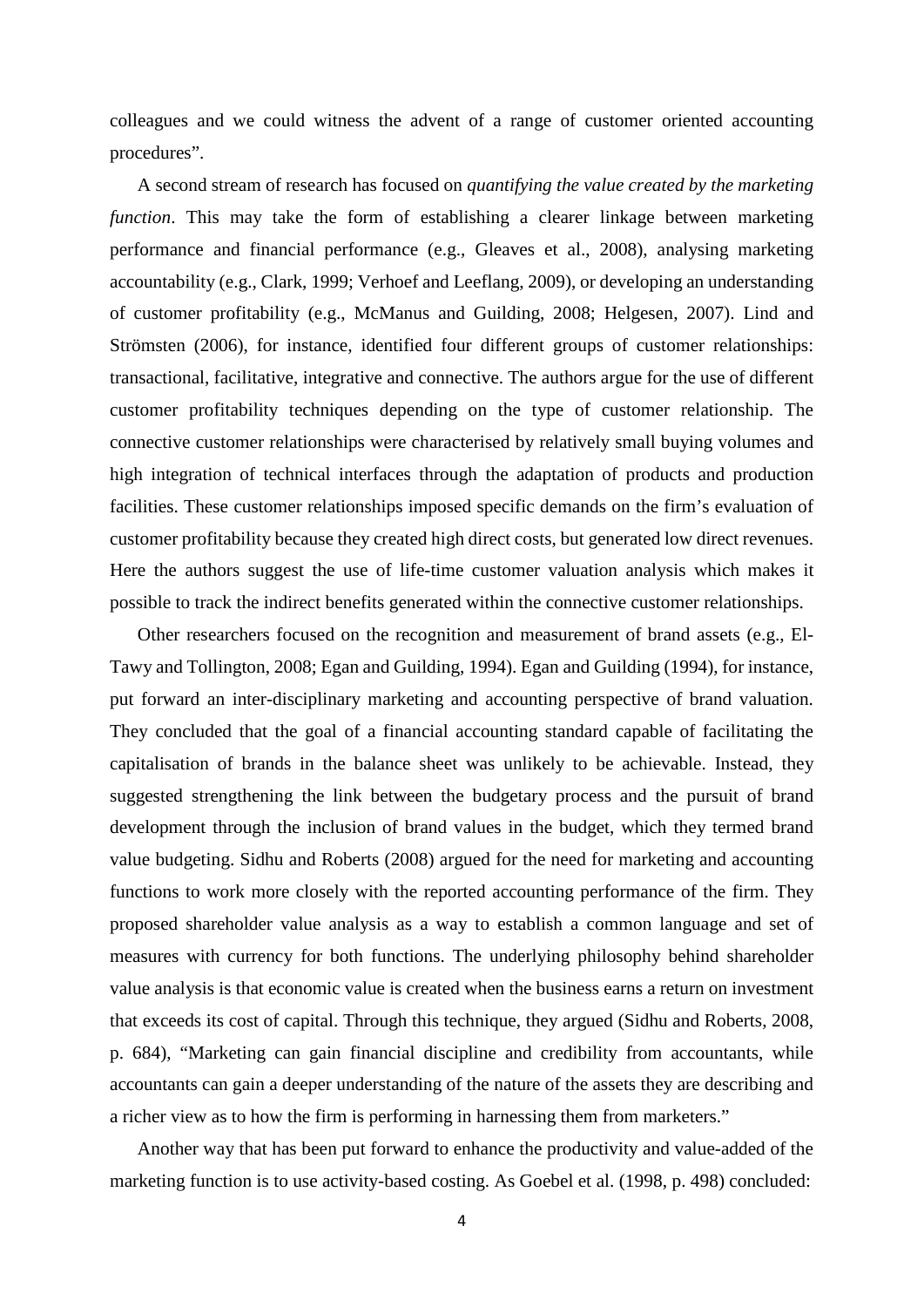"This system of 'activity-based costing' (ABC) provides the ability to bridge the existing informational gap between marketing and accounting, to leverage the capabilities of a market-oriented firm by promoting interfunctional decision making, and to provide a sound financial basis on which to identify customers who deserve the full extent of a firm's relationship-building efforts. As such ABC provides accounting information in a way so that marketers are enabled to make better decisions and increases the productivity of marketing expenditures."

A related study is that of Major and Hopper (2005), analysing the implementation of a new ABC system within a Portuguese telecom operator. They found that the marketing function was satisfied with the new costing figures and used them in their interaction with the customers. The accounting function was disappointed with the new system and argued that it did not show the 'real' cost structures and that it was expensive and provided dubious accuracy. However, the marketing function within the company "maintained that ABC was useful for pricing and investment decisions, whilst meeting the regulator's demands" (Major and Hopper, 2005, p. 222). This study illustrates the difficulties in achieving integration between the functions, even when ABC is introduced.

A third stream of research has *used the industrial network approach to extend the knowledge of accounting practices* (Agndal and Nilsson, 2009; Alenius et al. forthcoming; Carlsson-Wall and Kraus, forthcoming; Håkansson and Lind, 2004; Håkansson et al., 2010b). Agndal and Nilsson (2009), for instance, in their study of inter-organisational cost management, built on Ford (1980), Håkansson (1982) and Ford (2001) to argue that inter-organisational cost management entails collaboration between two or more parties, which play important roles and may reap benefits from inter-organisational cost management. This theoretical framing differed from the previous literature's use of the transaction cost economics approach which has meant a focus in the cost management literature on the buyer and the activities implemented by the buyer. By drawing on the industrial network approach, the inter-organisational relationship and the joint activities became the focus of analysis in the Agndal and Nilsson study.

Håkansson et al. (2010b) analysed inter-organisational accounting through the lens of the industrial network approach (e.g, Håkansson and Snehota, 1995) and put forward, for instance, the importance of accounting for prioritisations. According to the industrial network approach, the business conducted in industrial markets consists of interaction in unique relationships with individually significant counterparts. Håkansson et al. (2010b) argue that this severely limits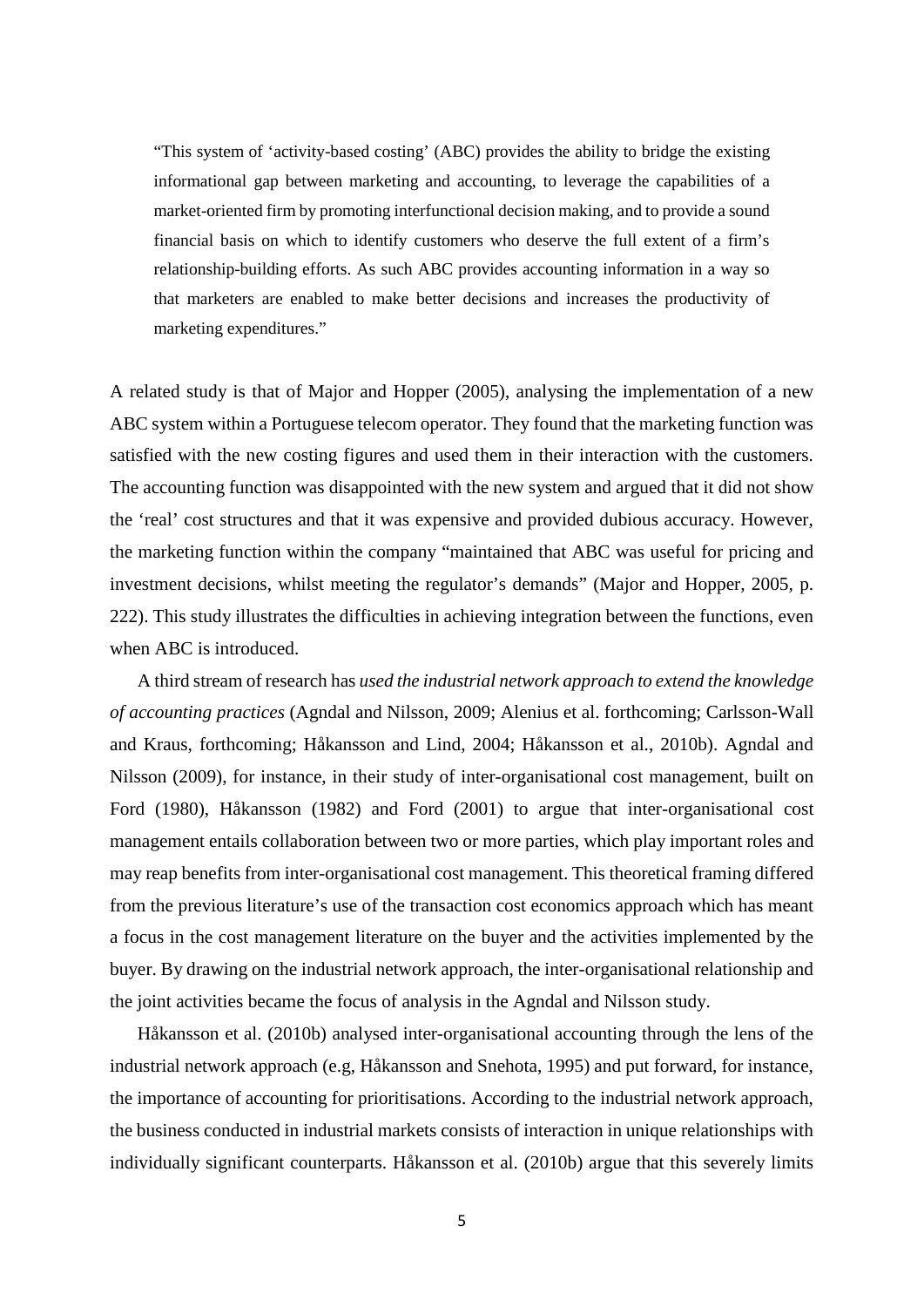the extent to which a standardised approach is valid for accounting, when it comes to costing and revenue analysis. The company cannot develop accounting systems that include a single design for all its relationships and expect it to be acceptable to all its partners. Rather, the central task for a company is to manage a diverse portfolio of relationships over time to maximise their long-term value (see also Tomkins, 2001). This implies that accounting has an important role to play in supplying the information required for the successive prioritisation of relationships with customers and suppliers (Håkansson et al., 2010b).

Furthermore, the quantification of indirect effects has been put forward as an important factor when using the industrial network approach to extend the knowledge of accounting practices (Anderson et al., 1994). Dubois (2003) illustrated the possibility of increasing the value of the resources exchanged through new combinations of the resources even when the exchange is one of commodity products. She concluded (Dubois, 2003, p 370): "The definition of the total cost of the exchange was extended beyond the boundaries of the two firms, since price had become a matter of the suppliers' cost structures, which, in turn, were greatly influenced by the preferences and behaviour of their other counterparts." Accounting information helped the buying company understand that the costs in the inter-organisational relationship with a supplier were not only driven by the buying firm's costs and the supplier's costs, but also by indirect effects. Decisions on adding new products were, for example, analysed in terms of the consequences they would have on the companies' overall costs, and these mainly depended on what the supplier's other customers bought and how they purchased the products.

To summarise: building on this body of knowledge, we can conclude that the marketingaccounting interface is both highly problematic and full of development opportunities. However, few studies have thoroughly analysed the underlying theoretical approaches to accounting and marketing when discussing the interface. Some studies do not analyse underlying theories at all, whereas others focus on the theoretical underpinnings of *either* the accounting or the marketing side. We argue that the underlying theoretical model(s) of *both* marketing and accounting are important and will affect how the problems are formulated, the alternatives identified and the solutions suggested. Gietzmann (1996) supported this standpoint through his analysis of the classical make-or-buy decision. He concluded that traditional management accounting techniques based on micro-economic theory do not motivate suppliers to invest in specific resources in a relationship. According to Gietzmann (1996, p. 624): "[it is necessary that] the focus on accounting moves from how to apply competitive bidding to minimize supplier bargaining strength, to issues such as which subcontractors should be promoted to become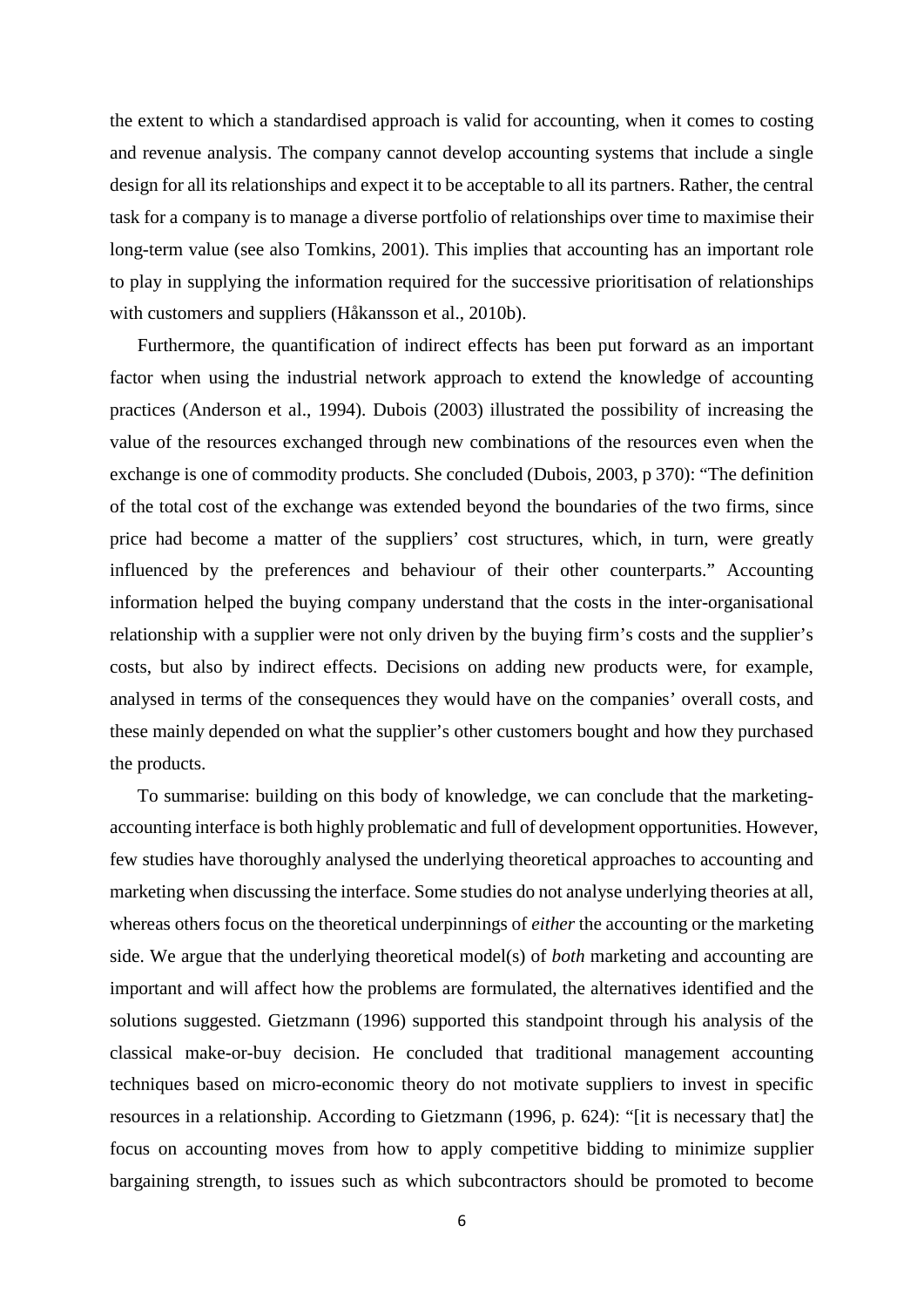design approved subcontractors". Thus, the use of accounting and marketing is always based on underlying theoretical assumptions about how companies are related to customers and suppliers. We commence by considering the marketing-accounting interface and how it is handled within companies in two different ways: First, we discuss the interface in terms of 'harmony and balance'. In this view, there are important complementarities between the two functions which can be utilised to different degrees by the involved companies. We argue that this 'harmony and balance' is dependent on the marketing and accounting building on the same underlying theoretical approach of the business landscape. Second, we discuss the interface in terms of 'disharmony and imbalance'. Here we argue that the underlying theoretical approach of the business landscape differs between marketing and accounting.

# *3. Harmony and balance – the same underlying theoretical approach to marketing and accounting*

One particularly influential theoretical model in both marketing and accounting is the 'marketbased approach'. Building on classical micro-economic theory of the market, the business world is considered to be comprised of companies that are more or less independent of each other and which are able to build and execute their own strategy. With this view, marketing and accounting are two functional areas within a company that have important complementarities. A common argument is therefore that the integration between different functions within the company is one of the critical sources for creating competitive advantage (Ghemawat, 2001). In a way, this is so by definition, as all the functional areas within a company are part of the totality that competes with other companies in an integrated way. The marketing and accounting functions describe and handle the same business landscape for a company with diverse counterparts such as customers, competitors, suppliers, and public organisations in addition to the other functions within the company. This is done from different angles, but with a joint goal of creating a competitive company and ensuring long-term survival. With such a market-based approach in both marketing and accounting, the focus, when discussing the marketingaccounting interface, becomes how to improve integration between the functions, as both marketing and accounting are designed and used with the same theoretical assumption that there exists a clear borderline between the company and its environment.

From leading textbooks in marketing and accounting, it is evident that the market-based approach is the dominant underlying theory. These books emphasise many situations in which the marketing function should use the information obtained from the accounting function. Various forms of cost figures and economic value calculations are seen as useful inputs when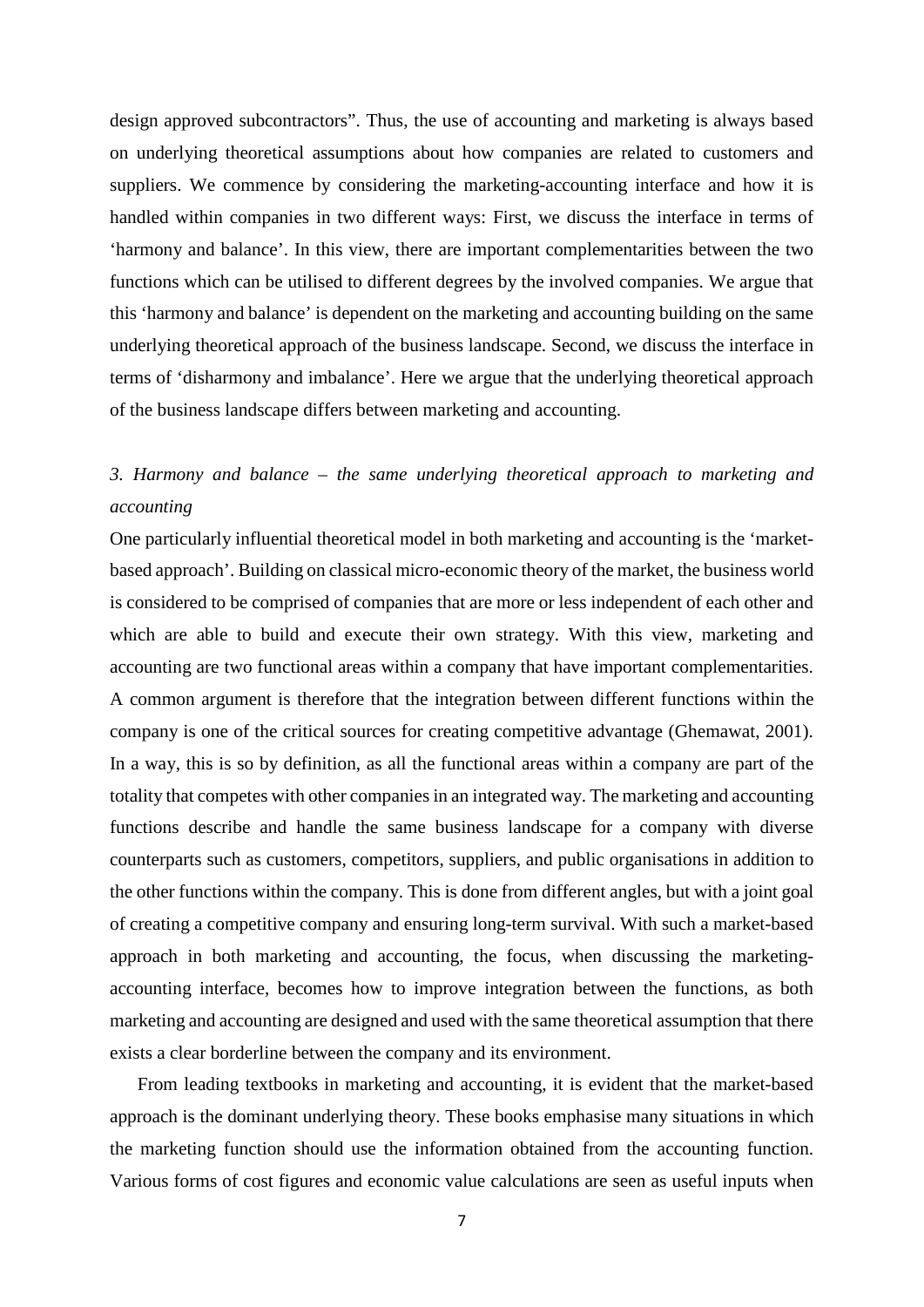prices and price systems are to be decided. In addition, accounting calculations are critical in the evaluation of the effectiveness of marketing activities, and are thereby used to make the marketing function accountable for its actions. The accounting calculations make it possible to "justify marketing investment by using marketing metrics" (Jobber and Ellis-Chadwick, 2013, p. 839). Thus, the accounting function is depicted as supporting the marketing one through the provision of financial and non-financial information for decision-making. Financial information concerns profitability calculations for, for example, customer segments, markets, products and projects (Horngren et al., 2008; Jobber and Ellis-Chadwick, 2013; Kotler and Armstrong, 2013). The profitability of the different objects is divided into a large number of costs, such as direct, indirect, marginal, fixed and full costs, and the effect of idle capacity on the costs and pricing decisions is also on the agenda. Non-financial information concerns measures that focus on, for instance, market share, the number of new products, customer awareness and customer satisfaction (Jobber and Ellis-Chadwick, 2013).

One important point raised is that marketing-accounting integration is difficult to achieve because the accounting function is necessarily preoccupied by what is happening within the company (Hergert and Morris, 1989; Shank and Govindarajan, 1989). One obvious example of the internal focus is a company's chart of accounts with all its different classifications of costs, but with rather few possibilities to classify revenues. Several scholars have therefore emphasised the necessity for accounting to have a more external focus, and by that, to be more relevant for other functions within the company (Bromwhich, 1990; Cadez and Guilding, 2008). However, they have done so without questioning the underlying theoretical assumptions of the business landscape (see, Carlsson-Wall et al., forthcoming). Roslender and Hart (2003) stated, for instance, that inter-functional collaboration between marketing and accounting is essential for improving the relevance of accounting information. In their field study of collaboration between the accounting and marketing function within 10 companies from various industries, they identified three groups of companies: traditional, transitional and synergistic. In the synergistic companies they found that value based management provided a:

"… means of promoting greater interfunctional co-ordination, in the case of this study between management accountants and marketing managers. All are required to become familiar with the measurement metrics associated with the economic profit concept, and to apply these to the benefit of the business. Given the significance that brands have in the case of a growing number of companies, it might be expected that the economic profit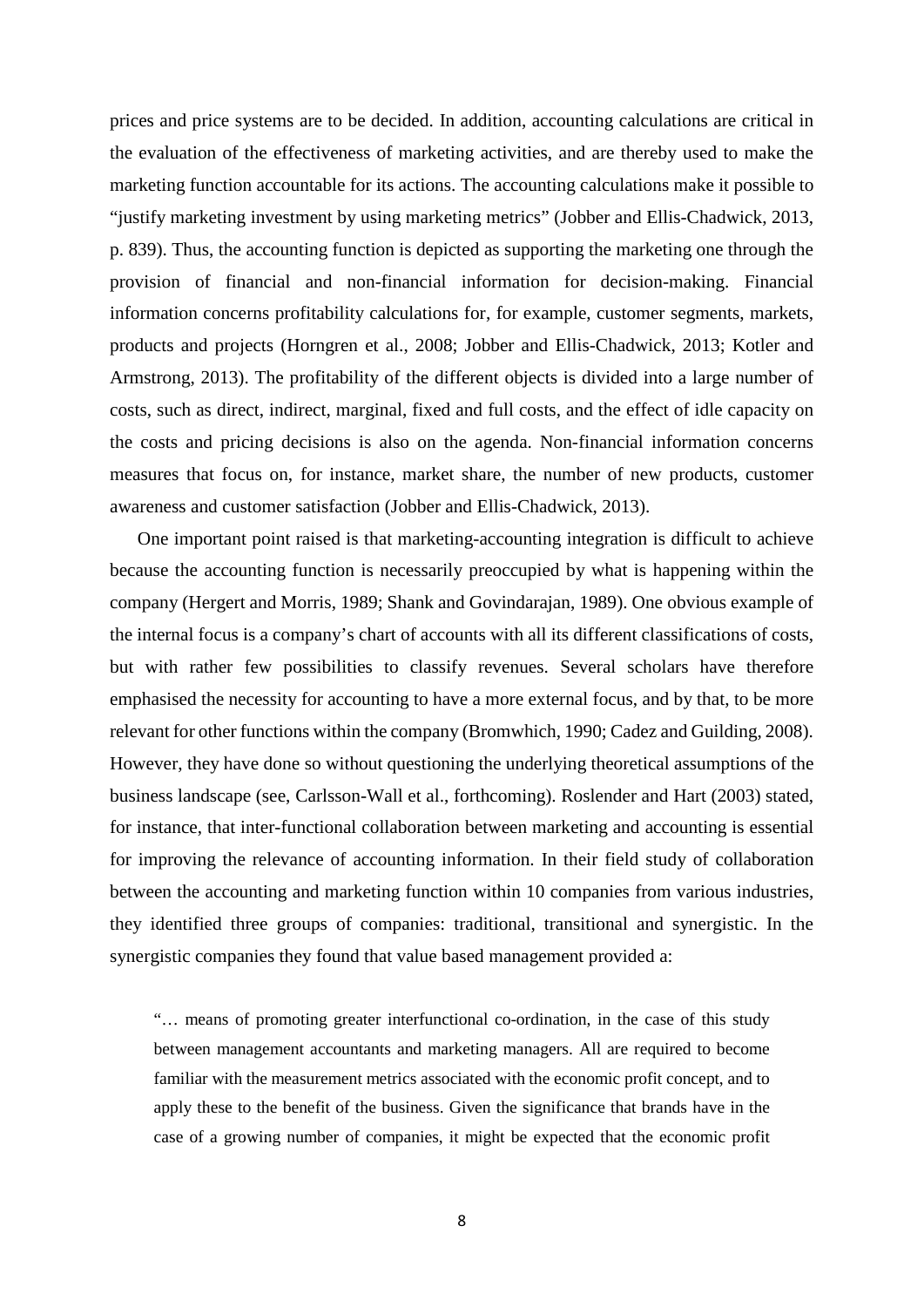concept and its associated metrics would be applied, jointly, to branded products." (Roslender and Hart, 2003, p 271-272)

To summarise, when both marketing and accounting build on the same underlying theoretical model, i.e., the market-based approach, there is what we call 'harmony and balance' and the the complementarities between the two functions are stressed. There are often problems in the marketing-accounting interface, but these are characterised in two main ways: First, there is a problem with communication between marketing and accounting; marketers are perceived to be incapable of utilising accounting calculations, and accountants are considered to be too internally focused. The solutions to this problem are suggested to be more transparency, more education and increased communication between the functions. Second, there is a problem with accountants being too financially focused; revenues and costs only give a partial picture of the marketing function and both functions, individually and together, need to improve the 'tracking' of the soft dimensions of the marketing function, too. One suggested solution to this problem is the use of balanced scorecard, which is a tool for systematising strategically relevant financial and non-financial measures in a number of perspectives (see, Kaplan and Norton, 1992). Looking back at the previous research presented in section 2, we can conclude that the majority of research in stream one (arguing the need for increased and improved integration and communication between the marketing and accounting function) and stream two (focusing on quantifying the value created by the marketing function) have the market-based approach as the underlying theoretical model for marketing and accounting. However, when marketing and/or accounting question the market-based approach and even start using another underlying theoretical model of the marketing situation of the company, the analysis of the problems and opportunities related to the marketing-accounting interface becomes very different. To this, we turn next.

# *4. Disharmony and imbalance – different underlying theoretical approaches to marketing and accounting*

In this section we will argue that there are situations when there is a basic conflict between marketing and accounting that goes beyond 'improved communication' between the two functions. Such a situation exists when marketing and accounting have been designed and implemented in isolation, based on different assumptions about the features of the business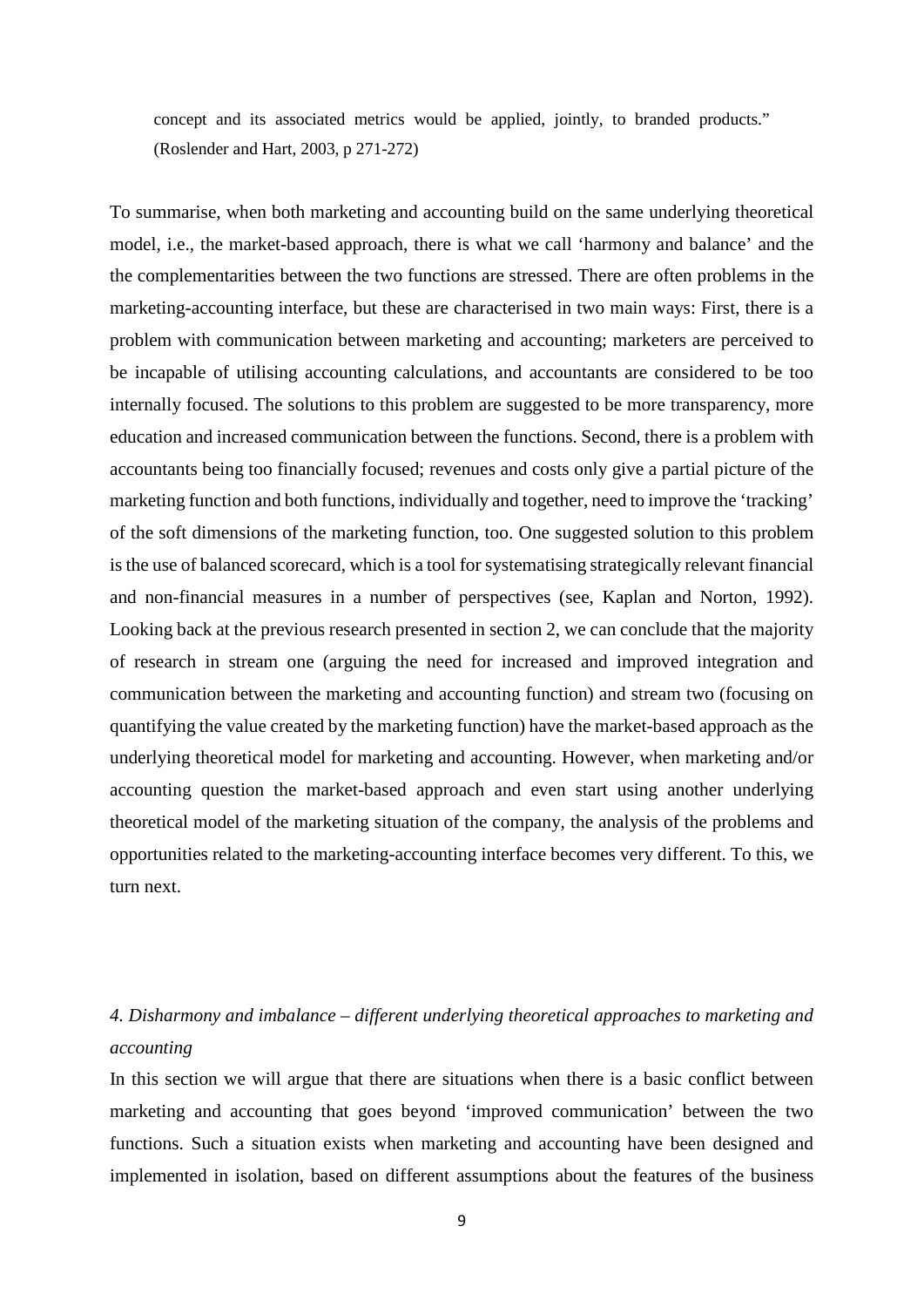landscape, i.e. they have been developed and designed to be carried out in different contexts (Ford and Håkansson, 2010). We argue that this is a situation for many companies operating in industrial markets, i.e., markets where both buyers and sellers are companies. These companies tend to have a few highly significant customers and suppliers with which they have close relationships. In addition, these relationships are connected to other relationships the two companies are engaged in and, through these, the companies are linked to an entire web of relationships in a wider network (Anderson et al., 1994). However, accounting has still been designed according to the 'market-oriented approach' where all external parties are assumed to be independent actors that can be characterised in terms of which quantities they produce or use and the prices they accept or charge. Marketing, in contrast, has been developed to deal with the changed business landscape. This is because marketers have needed to develop routines to deal with a demand side where some unique customers are buying significant volumes and, thereby, are highly significant from an economic point of view (Håkansson, 1982; Håkansson and Snehota, 1995). Marketers are meeting questions such as "How should the selling company handle the existence of unique and important customers?" and "How should we adapt the internal structure to the situation where a few customers account for a large share of the output?" Over the years the existence of these close business relationships and the interdependencies between them have become more and more apparent. One example of this is the development of supply chain management (e.g., Cooper et al., 1997; Lambert et al., 1998; Harland, 1996). Marketing therefore needs to deal with a business landscape where the company's sales force is involved in close business relationships with just a few customers so the sales team needs to take into account the interdependencies that exist, knowledge-wise, technically and financially.

In this situation, it is easy to see that marketing and accounting functions have difficulties in communicating. But more importantly, we argue that attempts to increase the communication might make these problems even larger. Instead, we propose that there is a need for a more fundamental change on one of the two sides. Either marketing has to change its way of acting on the market or accounting has to change by taking into account a more network-oriented view of the company environment. As marketing in this situation is basing its design on how the business landscape looks in practice, we argue that it is accounting that has to change. If not, accounting risks giving a misleading picture of the relevant costs and revenues (Bocconcelli and Håkansson, 2008; Lind and Strömsten, 2006). There is a need for a changed perception of what should be included in accounting, who should conduct it, and how accounting is to be used.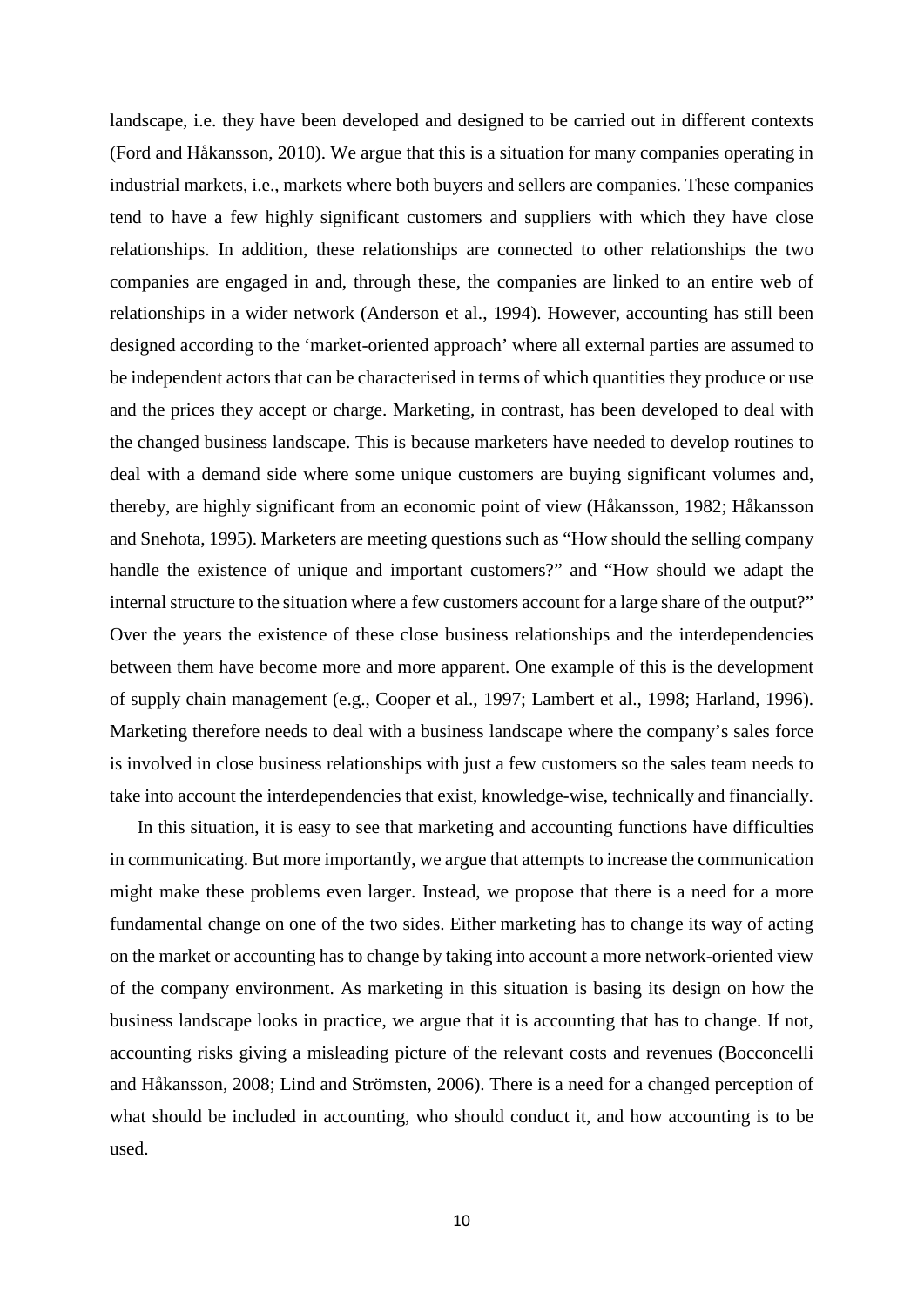It is important to note that we are not indicating that accounting has not been influenced at all by these changes in the business landscape. New tools have been developed, such as value chain accounting, open book accounting, market-oriented management accounting and total cost of ownership (Alenius et al., forthcoming; Caglio and Ditillo, 2012; Dekker, 2003; Helgesen, 2007; Wouters et al., 2005) and there has been new use of old tools, such as responsibility accounting and performance measurement (Håkansson and Lind, 2004). The third research stream, reviewed in section 2 (using the industrial network approach to extend the knowledge of accounting practices), also gives additional examples of how companies have tried to adapt accounting to a different business landscape. However, the proposed tools are mainly perceived as complements to existing ones and there have been few attempts to tackle the more basic conflict (Carlsson-Wall et al., forthcoming; Ford and Håkansson, 2010). As a consequence, the tensions related to the marketing-accounting interface have continued to be seen as communication problems and as incompetence by the marketing side to utilise accounting efficiently. In addition, the literature in the third research stream often considers ad hoc use of accounting to support problem solving (e.g., Dubois, 2003). As a consequence, we have little knowledge of how accounting, on a frequent and ongoing basis, can be a mutual source of information that supports the interaction between the firms involved (but see Alenius et al., forthcoming).

We argue that the underlying theory regarding features in the business landscape affects how revenues and costs should be formulated and structured as well as which drivers for the same items should be identified. The new underlying theory of the business landscape has an important effect on all costs and revenues because it brings to the fore a spatial dependence that was not considered with a 'market-oriented approach'. The company needs accounting information for identifying and supporting new resource combinations in-house, in the dyadic close business relationships and in a wider network. As Tomkins (2001, p. 184) put it: "The essence of a portfolio problem is that it is inappropriate to assess individual components on a separate basis." This means that 'new' accounting tools being used in parallel with existing ones might not be enough; in some situations accounting might have to completely change its way of functioning. Of course, obtaining a complete accounting model for all of these direct and indirect effects is impossible, and the company therefore needs to focus on the most important connections when designing accounting for this kind of business landscape. A further complicating factor is the fact that financial accounting, via accounting standards that build on the market-oriented approach, often impact heavily on the design of the management accounting systems (see, Kraus and Lind, 2010; Kraus and Strömsten, 2012). Here, we argue,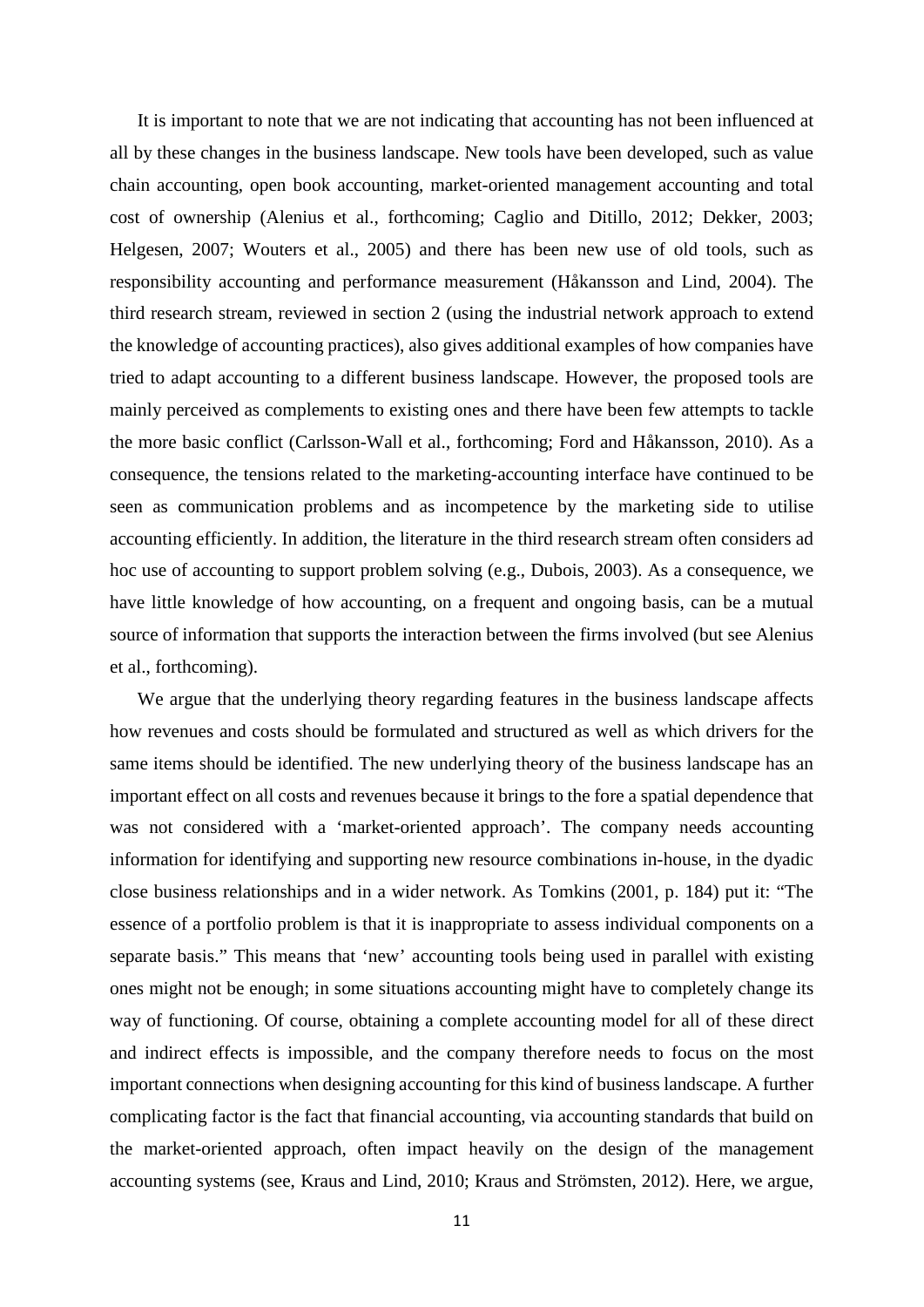that companies need, as a first step, to separate management accounting from financial accounting so that 'accounting' lives within two business landscapes at the same time (i.e., one landscape for financial accounting and the other for management accounting). A second step would then be to also try to change financial accounting to resonate better with the new business landscape.

In order to succeed with this, there is a need for a strong and active marketing function that has to formulate and propose important management accounting changes. Useful tools need to be developed, tools that can be integrated in the management accounting systems and, at the same time, cover the key attributes of the sales environment. One relevant question to ask is: should the structure of accounting always be based on the existence of the legal boundary of the firm? Inter-organisational accounting techniques, such as open book accounting, may help in obtaining more information, but they do little to get the information structured in a suitable manner, i.e, the legal boundary is still embedded in the management accounting structure. We argue that all companies wanting to develop more advanced inter-organisational management accounting tools will have to address this question. There is no clear-cut solution, but the companies need to consider how to identify alternative boundaries, which can complement the legal boundary. Boundaries may be created around a close business relationship, around a chain of companies, or around a specified set of activities and resources. Håkansson and Lind (2004) showed, for instance, how the studied company used responsibility accounting that did not follow the legal boundary of the firm. Units were held accountable for counterparts' actions. There is no 'optimal' boundary that will be ideal for all issues in a network setting; each company needs to use different definitions of the boundary in different situations and, as such, there is a need to be able to use flexible boundaries in the accounting system (see, Håkansson et al., 2010c). Thus, determining the most suitable boundary will be an empirical issue and companies need to experiment with their boundaries.

To summarise, we have argued that management accounting faces the challenge of developing new approaches to a changed business landscape, i.e., an empirical situation which does not mirror the underlying theoretical assumptions in the 'market-based approach'. In the following, we will identify and discuss three important themes related to the marketingaccounting interface in a changed business landscape within which the contributions from the authors in the special issue can be summarised.

### 5. *The papers in this special issue – three evolving themes*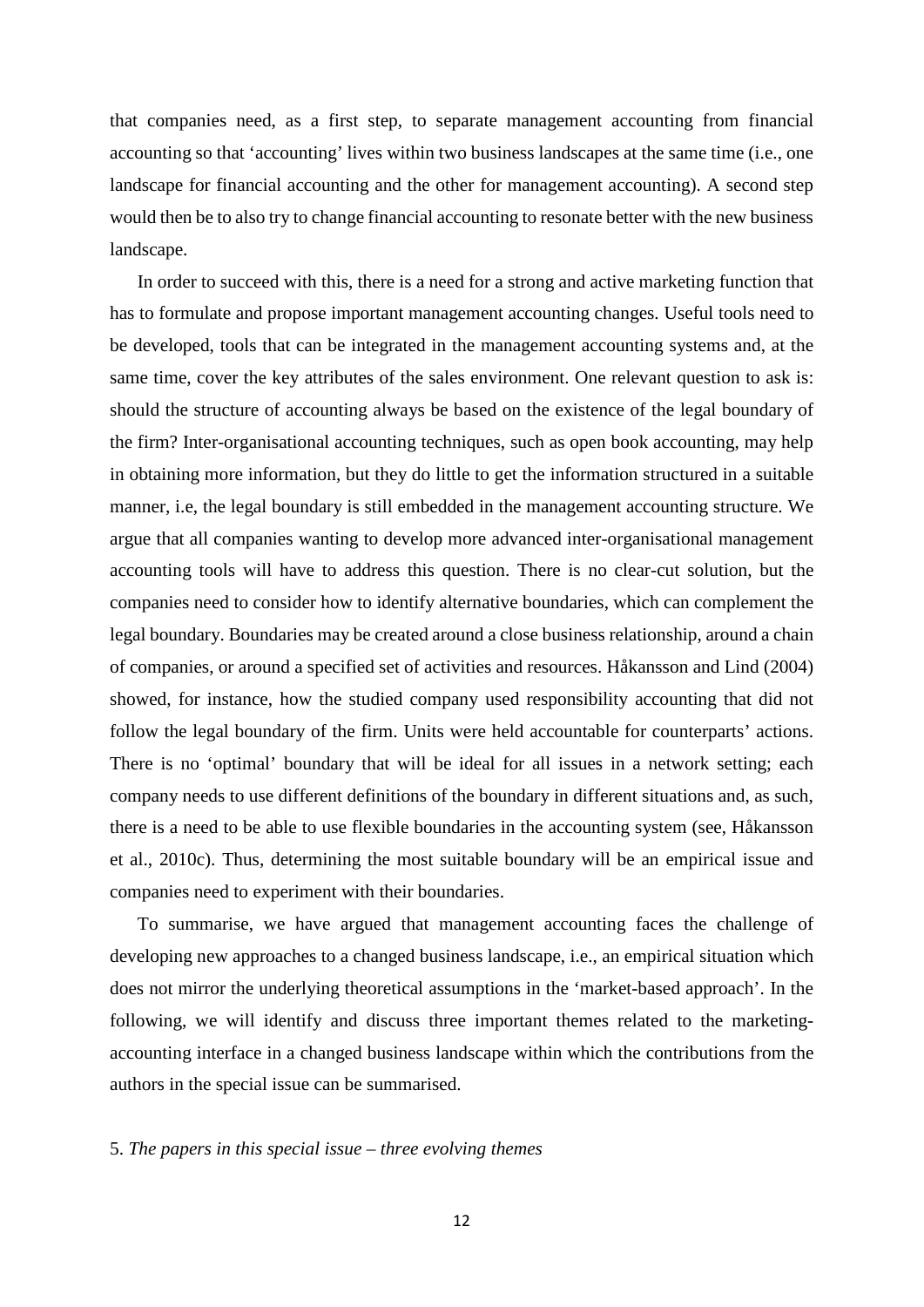By combining the discussions presented so far in this paper with the eight contributions in the special issue, we have identified three themes. These themes each formulate a central issue and will require further consideration by researchers and managers. The first theme – developing the marketing-accounting interface by including and handling important qualitative aspects – deals with problems in the communication between the marketing and accounting functions. The second theme – developing the marketing-accounting interface by handling and including inter-organisational issues and processes – is an effect of the growing specialisation of companies. The increased importance of inter-organisational processes creates new costs and revenues for the companies. Finally, the third theme – developing the marketing-accounting interface by analysing the translation from value creation processes to the monetary dimension – is related to this increased importance of inter-organisational processes where monetary considerations alone govern the action. This has made the translation from value creation to the monetary dimension much more difficult. Let us now look at each of these three themes.

### *Theme 1: Developing the marketing-accounting interface by including and handling important qualitative aspects*

Independent of how the marketing-accounting interface is analysed, there are significant qualitative aspects in marketing processes and outcomes that are difficult to take into account in a meaningful manner through accounting. Marketing is directed towards creating extra value in relation to brands and/or customers. Psychological, social and cultural dimensions are often important components. These are difficult to measure quantitatively, however, and can, at best, be assessed qualitatively. In this way, marketing and accounting represent two different contexts. Marketing is relevant for situations where qualitative aspects are closely related to the quantitative ones. For instance, a certain price is not just a means of obtaining a desired economic outcome, it also has an important qualitative dimension – it has a 'signaling effect'. Accounting, on the other hand, is applicable where, primarily, quantitative data is analysed and compared in a systematic way. These measurements are then used to present and assess the financial performance. Here marketers would like to get the qualitative dimensions included in accounting in a more extensive way.

One example of this theme is given in Maja Arslanagic-Kalajdzic and Vesna Zabkar's article "The external effect of marketing accountability in business relationships: Exploring the role of customer perceived value". In their paper, the authors explore the relationship between an increased use of marketing accountability and customer perceived value. In order to do this,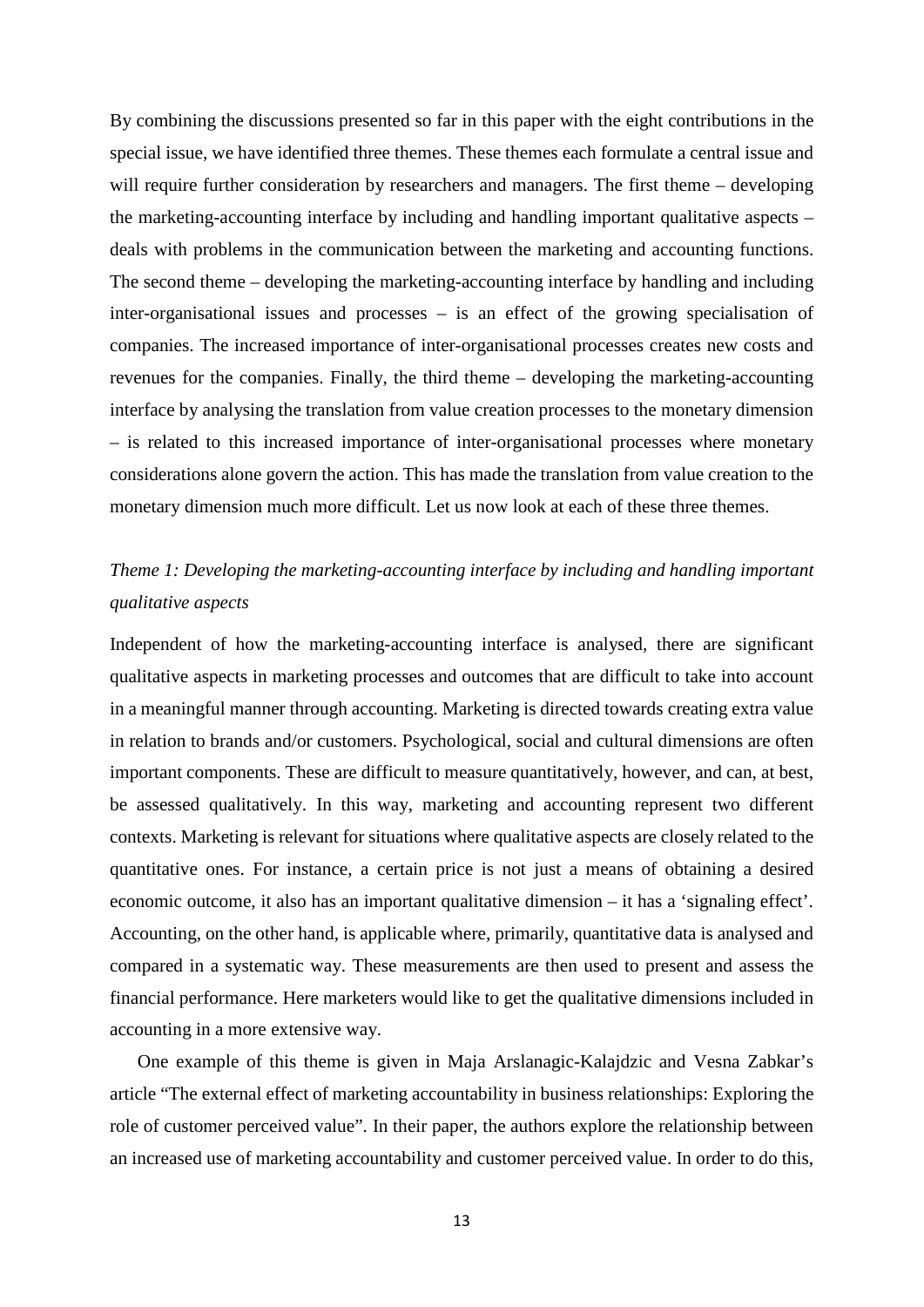they first identify and discuss the content of marketing accountability, which leads to a definition where they include systematic management, use of firm's capabilities and the competence of the managers to achieve a measurable impact on the success of the firm. The success factor is the perceived value to the customer. Marketing, both in the theoretical discussion as well as in the examples from firms, is essentially associated with important qualitative dimensions, in contrast to accounting which measures inputs in term of costs and investments and outputs in terms of sales. An important conclusion from the article is, therefore, that the marketing-accounting interface needs to make it possible to incorporate qualitative dimensions such as the previously mentioned competence of the managers and use of the company's capabilities. This also links back to the discussions in section 2, which highlights the fact that there are some initiatives in this direction from the accounting side, for instance the development of balanced scorecards and brand-value budgeting. A balanced scorecard might, therefore, be suitable to evaluate marketing accountability. The problems with including qualitative dimensions are important for marketing in general, but they become even more accentuated in all situations where inter-organisational processes become central. We turn to this next.

# *Theme 2: Developing the marketing-accounting interface by handling and including interorganisational issues and processes*

Extensive inter-organisational processes including integration and specialisation of activities and resources are especially prominent in industrial markets. As a result, improvement in efficiency and effectiveness now takes place between companies instead of only inside them. Instead of a distinct boundary delimiting the firm, we have a situation where the interorganisational processes with suppliers and customers become major cost and revenue drivers. Strategically, therefore, companies have to focus on these relationships and the processes they introduce to achieve a large impact on total revenues and costs (Bocconcelli & Håkansson 2008). As discussed previously, this is clearly breaking with the theoretical model underlying accounting where the boundary of the firm is the main divider between the costs that it is possible to affect and those that cannot be altered. A major consequence is an urgent need to develop accounting tools and processes including more than one company and directed at increasing the efficiency in processes across firms' boundaries. In this respect, an interesting case is given in William Degbey's article "Customer retention: A source of value for serial acquirers".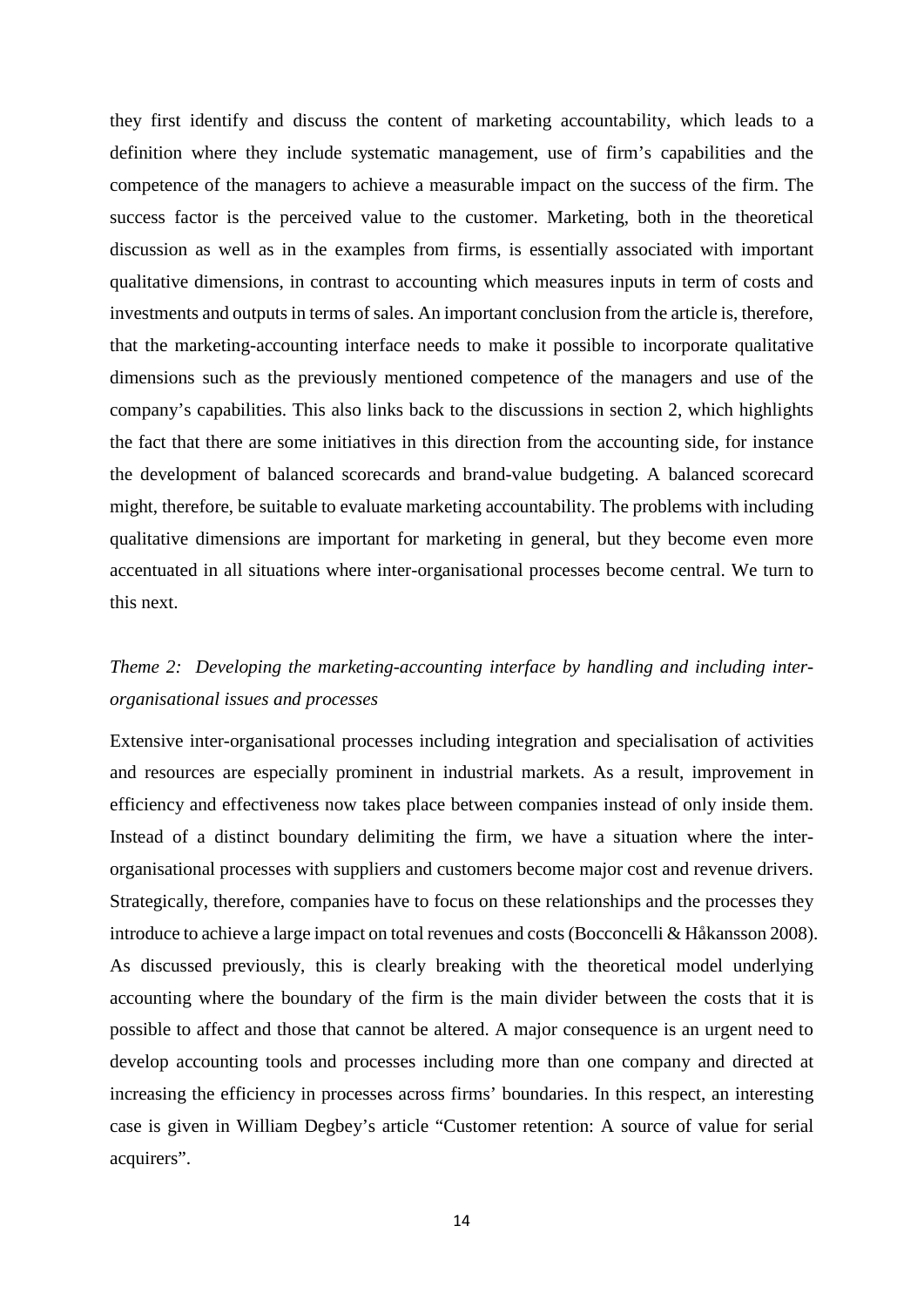Mergers and acquisitions is a field where accounting has been an important tool both for the analysis prior to making a decision as well as to measure outcomes. One type of analysis that has been made is that of the variation in the outcomes of different types of mergers, such as vertical, horizontal and conglomerate. But mergers will certainly also affect important counterparts of both the acquiring and the acquired parties. Customers and suppliers might react to the new situation. Customer retention is one measurement that can cover an important outcome. Some companies even become serial acquirers. For those engaged in serial acquisitions, there will certainly be in several effects on or induced by counterparts. In addition, there will be network effects attributable to the interdependencies of the various acquistions. The new formal relationship between the acquiring and acquired firms can be used as an opportunity to develop customer relationships but it will also be used by external parties such as competitors as an argument to change relationships. We can also see that this situation gives further evidence for the importance of the first theme – developing the marketing-accounting interface by including and handling important qualitative aspects – as qualitative dimensions of marketing in terms of business relationships and their content have to be added to the 'traditional' accounting calculations.

Another related example is given in Mahabubur Rahman and Mary Lambkin's article "Creating or Destroying Value through Mergers and Acquisitions: A Marketing Perspective". Here we have a situation where we want to evaluate the effects of a change in a horizontal relationship on revenues and costs. The article deals with the question of how horizontal mergers affect marketing in terms of costs and productivity. This is an attempt to use accounting to evaluate effects on marketing following a merger. The investigation concerns the effects of the merger on increased sales as well as on the decreased costs of marketing. The first of these two effects is being related to an increase in scope and the latter to an increase in scale effects. The merger is also evaluated in relation to the return on sales. In the empirical study, the authors find positive effects both in terms of increased sales and decreased costs, however, the total result measured as return on sales is negative. This unexpected result is explained by the authors in terms of the possibility that other costs, such as production, might have increased. However, they could also have suggested that the company had to lower its prices to keep its customers, or that the company had to write down some of the facilities included in the merger. The article illustrates some of the problems in using accounting, notably, that it includes cost and revenue items that are, oftentimes, more related to the monetary dimension i.e. justified for tax purposes than to the everyday business. The article also shows that changes in one business relationship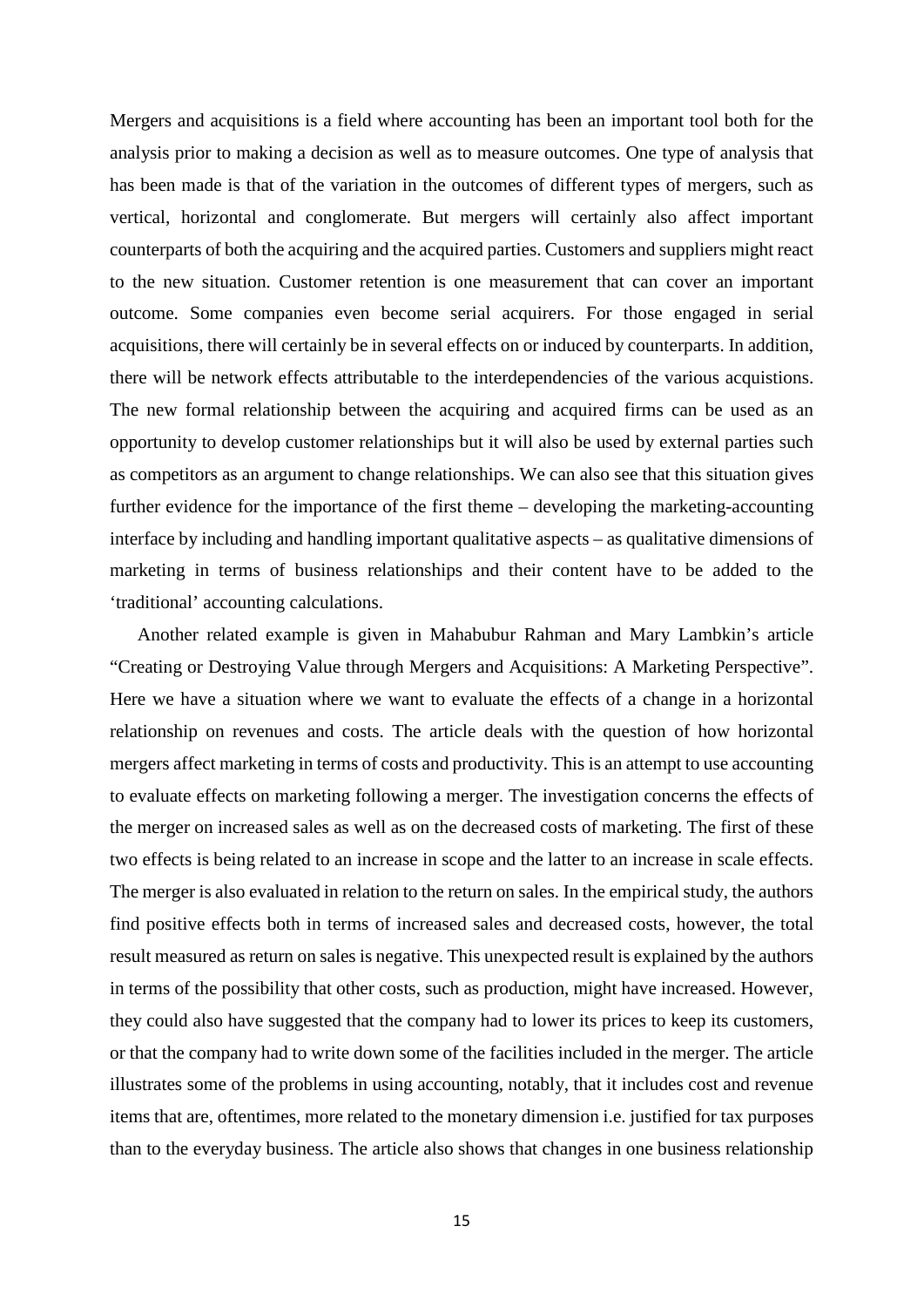– in this case a relationship to a competitor – include complicated inter-organisational processes with a number of economic effects that are very difficult to identify and measure.

Another example of the marketing-accounting interface in relation to important interorganisational processes is given in Evangelia Varoutsa and Robert Scapens' article "The governance of inter-organisational relationships during different supply chain maturity phases". These authors deal with supply chain management, a topic which has received increasing attention from both marketing and accounting scholars. The authors explore how a company in the aeromanufacturing industry managed to restructure its supply chain, as it moved from a traditional supply chain with arm's length relationships to a more mature supply chain comprising partnerships with its suppliers. Drawing on the minimal structures framework of van der Meer-Kooistra and Scapens (2008), Varoutsa and Scapens analysed the various accounting practices used to govern the supply chain in the different phases. The framework conceptualises and classifies accounting practices as a governance package of economic, institutional, social and technical structures, and as such, they stress the importance of both financial and non-financial accounting practices. Here we see a link to the first theme, too, as Varoutsa and Scapens emphasise the importance of including both quantitative and qualitative aspects as part of accounting when governing supply chains. The authors found different governance needs in each of the supply chain maturity phases. In the first phase, for instance, economic and institutional structures facilitated the governance of relatively straightforward market-based contractual relationships, whereas in the later mutual dependence phase, the technical structure became important for governance as it determined the technical and operational context for the relationships between the company and its suppliers. They concluded that the various accounting practices helped achieve a balance between firmness and flexibility in that these practices provided room for manoeuvre to enable the parties involved to respond to changing situations.

Shannon Anderson, Margaret Christ, Henri Dekker and Karen Sedatole's article "Do extant management control frameworks fit the alliance setting? A descriptive analysis" considers how accounting practices are used to mitigate risks in strategic alliances. Through interviews with a large number of managers with primary risk management responsibility, they found that alliances which focused on value creation and were subject to significant performance risk and relational risk engendered accounting practices which comprehended both economic and behavioral aspects of exchange and which placed a premium on facilitating coordination and communication between the alliance partners. On the other hand, alliances which focused on cost minimisation and transaction efficiency and where relational risks played a more prominent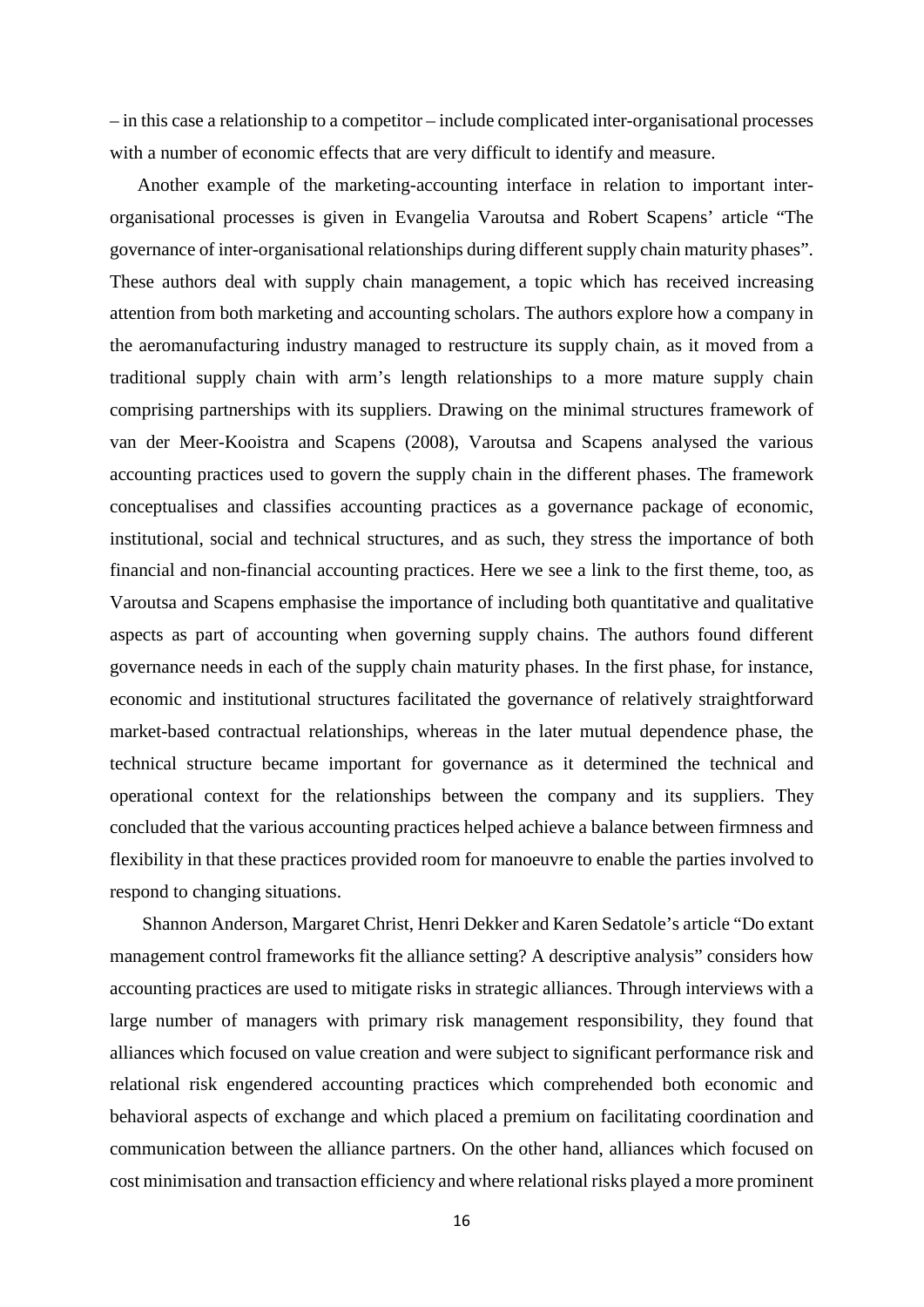role engendered accounting practices which comprehended primarily economic aspects of the exchange, i.e., according to predictions in an accounting framework rooted in agency theory. These findings tie in with the previous discussions in sections 3 and 4 about underlying theoretical models in marketing and accounting, and Andersson et al. should be commended for explicitly tying their analysis to such underlying models. What their findings point to is that accounting frameworks based on a stylised economics-based description of workers were not suitable for alliances focused on value creation. Thus, an interesting finding is that alliances that have value creation at their root through combination of unique and valuable resources 'need' accounting frameworks based on theories that comprehend economic and behavioral aspects of exchange and place a premium on facilitating coordination and communication between alliance partners. This also resonates well with the conclusions in Varoutsa and Scapens' article and their minimal structures framework including not only an economic structure, but also other types of structures.

The increased importance of the inter-organisational processes makes the efficiency opportunities large but, at the same time, makes the identification and quantification of costs and revenues much more difficult. Multidimensional processes have to be translated into a onedimensional monetary scale. This is not an easy task as we will see in our third and final theme.

### *Theme 3: Developing the marketing-accounting interface by analysing the translation from value creation processes to the monetary dimension*

There is a third theme emerging out of the contributions in this special issue that concerns the marketing-accounting interface, but which is also an even more basic problem. This concerns the use of the monetary dimension as the basic measurement, in accounting and in general. The companies are, as illustrated in themes 1 and 2, involved in joint social-material value creation processes and these are translated to a number of "deals" in the monetary flows. This translation is often neither easy nor fair as each deal has its own history and is a construction – a compromise - of the interacting firms. Deals are defined as the money-agreement that is a result of, but also an influencing factor for, economic interactions between economic actors (Håkansson and Olsen, forthcoming). The deals are certainly influenced by the joint socialmaterial value creation processes, but they are also affected by the specific features of the monetary flows and appropriations of gains and losses that result from these interactions. The money distributive dimension is not smooth and it should be seen as a parallel activity layer of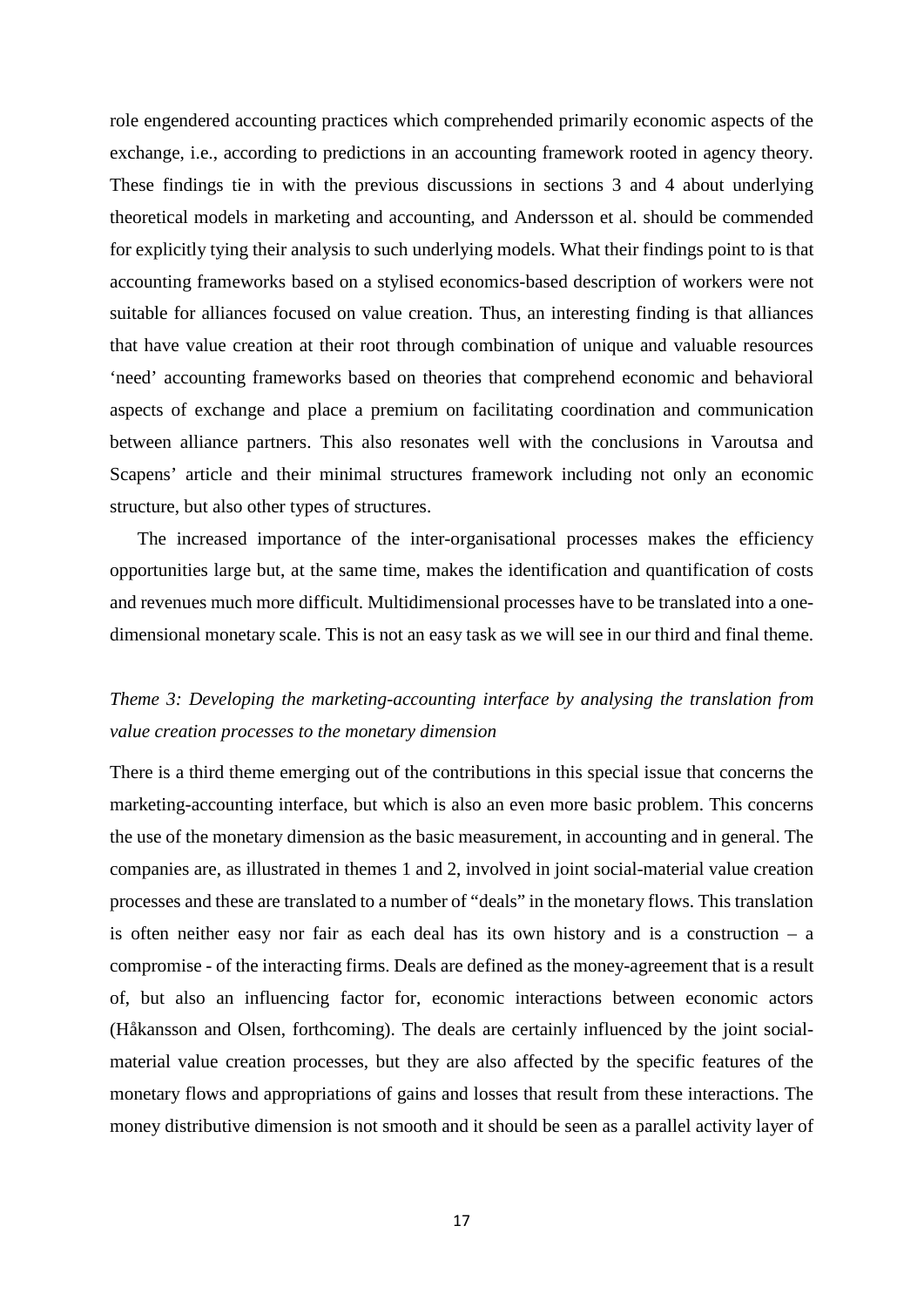such business interactions, but with own specific features. It is, in other terms, a 'network of its own' and influences the marketing-accounting interface directly.

One interesting example is given in Marc Wouters and Markus Kirchberger's article "Customer Value Propositions as Interorganizational Management Accounting to Support Customer Collaboration". The authors analyse how customer value propositions support the commercialisation of technology in new technology-based companies. A customer value proposition is a supplier's statement of the monetary value its offering provides to a customer; thus it addresses costs and revenues from the perspective of the supplier. As such, customer value is the worth in monetary terms of the technical, economic, service and social benefits a customer company receives in comparison to the price it pays for goods or services purchased on the market. Through a case study of three technology-based firms, the authors found that calculations of customer value were made by the firms, and that these calculations enabled the firms to implement particular changes in the products being offered. Customer value propositions were important in knowledge integration that supported customer collaboration. The calculations of customer value also changed the understanding of what was important for customers, and this led to adjustments of the firm's market offerings. Another benefit with customer value propositions was that they functioned as integrating devices that supported people who needed to bring together dispersed knowledge from the new technology-based firm and from potential customers. The cooperating parties learnt from each other about applications of new technology that were valuable for customers. The fact that qualitative information was combined with a unit of measurement in the customer value proposition was perceived as important for effective integration of knowledge from the supplier and customer. As such, customer value propositions were found to aid the commercialisation process.

One complicating factor with the translation from the value creation processes to the monetary dimension has to do with how to identify, separate out, evaluate and measure all indirect effects, something also discussed in section 2 of this editorial. This is illustrated in Viktoria Sundquist, Kajsa Hulthen and Lars-Erik Gadde's article "Economic consequences of alternative make-or-buy configurations". The make-or-buy decisions are analysed and discussed in situations when there is a need to quantify the effects of creating different interorganisational processes. There were substantial indirect effects and these had to be incorporated in some way into the management accounting system to make the latter useful. These indirect effects even evolved in other business relationships on both sides. But what the authors also stressed was that even when the hard-to-quantify factors were quantified, there was still uncertainty about what was the best alternative owing to the complexity of the situation.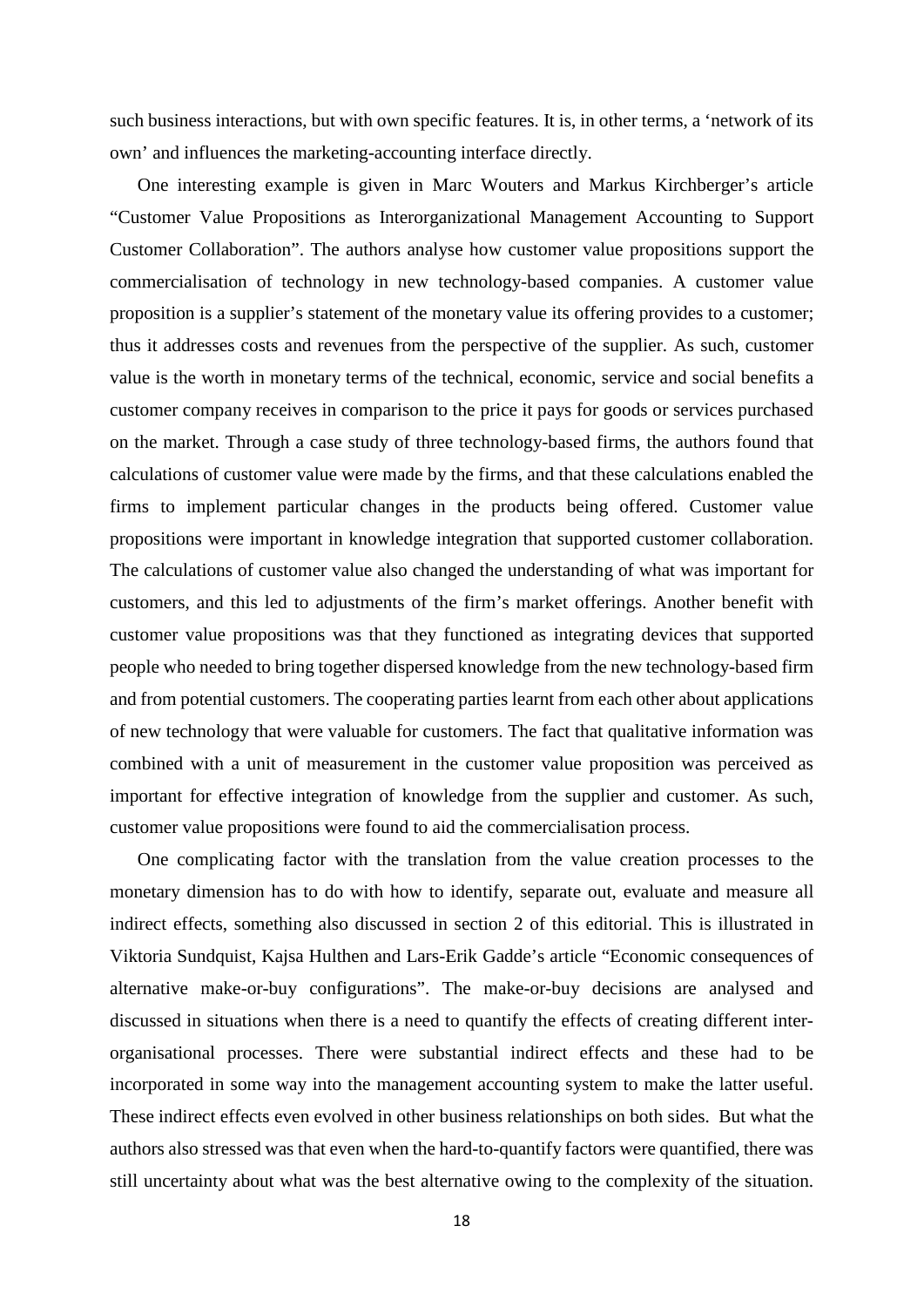Some factors might support one alternative, while others might support a different one. Which of the factors that is most important varies in relation to the specificities of the situation.

The existence of a specific monetary network including the deals made within it introduces further complications. Money is a specific type of resource with its own network of banks, owners and institutions. This creates specific problems and is making the translation from the multidimensional social-material interaction to the monetary dimension problematic. Prices paid in deals are not necessarily mapping the revenues or the costs intrinsic to the value creation process, instead, they represent estimates used in the accounting system. However, in order to map and evaluate the value creation process these other dimensions have to be identified and quantified. These issues are analysed in Andrea Perna, Enrico Baraldi and Alexandra Waluszewski's article "Is the value created necessarily associated with money? On the connections between an innovation process and its monetary dimension: The case of Solibro's thin-film solar cells." The authors start out with a statement that there is a dearth of concepts with which to investigate the role of money and its connections to innovations in the business landscape. The paper investigates the connection between the social-material and the monetary dimensions of the journey taken when making an innovation. The empirical base is a case study centred on a new type of thin-film solar cells; a journey following the innovation in which both the social-material and monetary dimensions involve public and private actors and transcend national borders. The authors found the following connections between the social-material and the monetary dimensions: (1) monetary flows finance new resource combinations, but need to be connected to other already embedded resources and their own monetary dimensions; (2) the monetary dimension evaluates social-material resources, even though it does so in highly subjective, erratic, and negotiated ways; (3-4) business deals and monetary flows both enable and block actions on social-material resources; and (5) business deals distribute, although with very little fairness, the costs and benefits of social-material resources among the actors involved.

The article gives an interesting illustration of the problems of translating the basic socialmaterial innovation process into the monetary dimension; i.e. the difficulties of imposing a onedimensional monetary estimate on the multi-dimensional innovation process. The same problems can be found in more routine processes as shown in Håkansson and Olsen (forthcoming). Thus, the translation between the two networks will always be problematic, relying on the abilities of the companies involved to handle the process. This should send an important warning message to all those who are using prices or resulting profits as the sole indication of the efficiency or effectiveness of the value creation processes.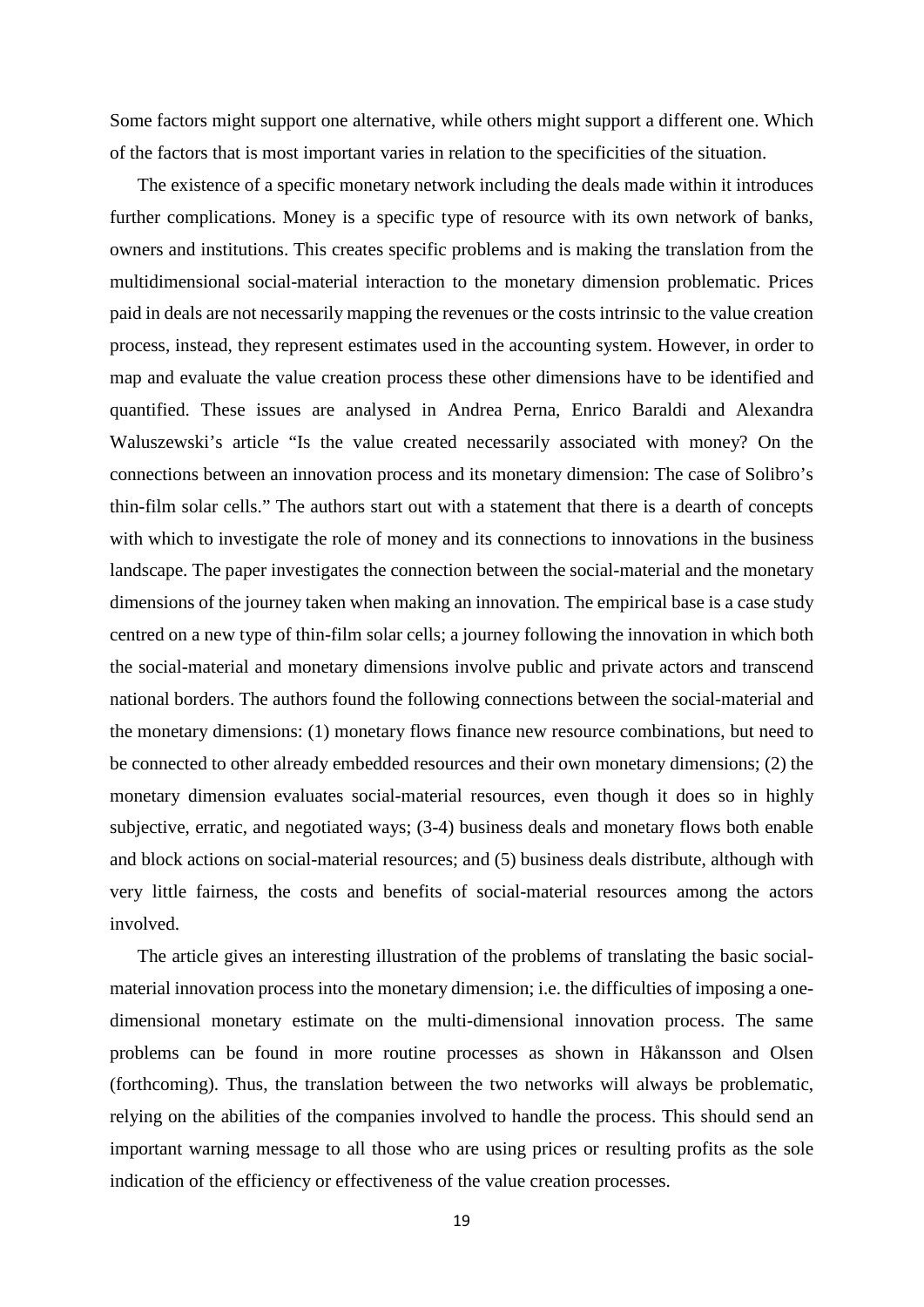#### *6. Concluding remarks*

The increased specialisation of companies has led to an increase in the importance of developing inter-organisational processes and relationships. There are no signs that this development will be less significant during the coming decades. As a consequence, marketing (and purchasing) managers desperately need new tools to develop the business relationships they have with their counterparts; in addition, new uses of existing tools need to be considered to render them suitable for the changed situation. The tools concerned could be used to design development, production and logistics activities, or tools for planning, measurement and evaluation, or tools to support the design or utilisation of single as well as of combined physical and organisational resources. One important input, as indicated in the contributions in this special issue, is more informative data about the current practice. This requires that accounting becomes considerably better at handling, for instance, the two first themes identified in section 5 above. The first challenge is to become much more competent at handling qualitative data, both as such, but also in combination with quantitative measures. The second challenge is to improve the capability of handling the complicated cost and revenue situation that appears when several companies are involved in close business relationships and networks. We also need very competent marketing that is able to formulate both the requirements and determine the other conditions that must be taken into account.

An additional challenge can be found in the third theme in section 5. Here we formulate a problem that is fundamental and regards the whole company and its way of working within the business landscape. Companies active in industrial markets are involved in a set of multidimensional inter-organisational value-creating processes and these have to be translated into the monetary dimension every time the companies make a "deal" with each other. Each such deal is a special event with its own history and context. The parties involved make some kind of agreement that is a translation of the processes but which necessarily incorporates the special features of the monetary dimension. In this way, the deal is not a direct translation, but one also influenced by a) the actors' abilities to make such deals; b) by the relative positions of the actors involved; and c) by the fact that the monetary dimension also exists in terms of a 'network of its own' giving money some special features affecting this translation. Little research has been done so far about these deals and the factors affecting them, as well as the consequences for the parties involved or for the development of the business landscape as a whole. So, overall, we have sketched a research field in which interesting previous research has been performed and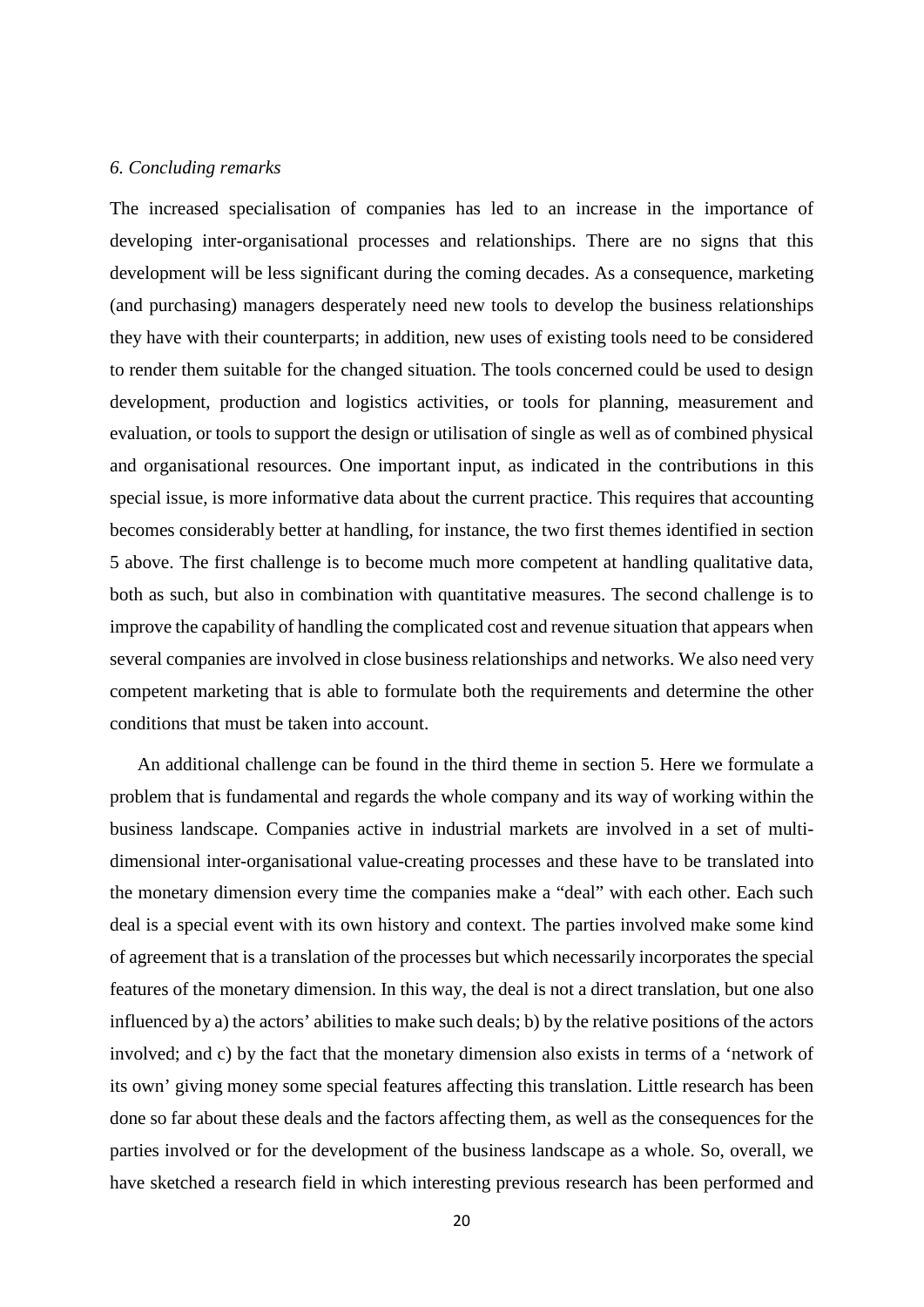in which additional important contributions are made by the authors of the eight papers in this special issue.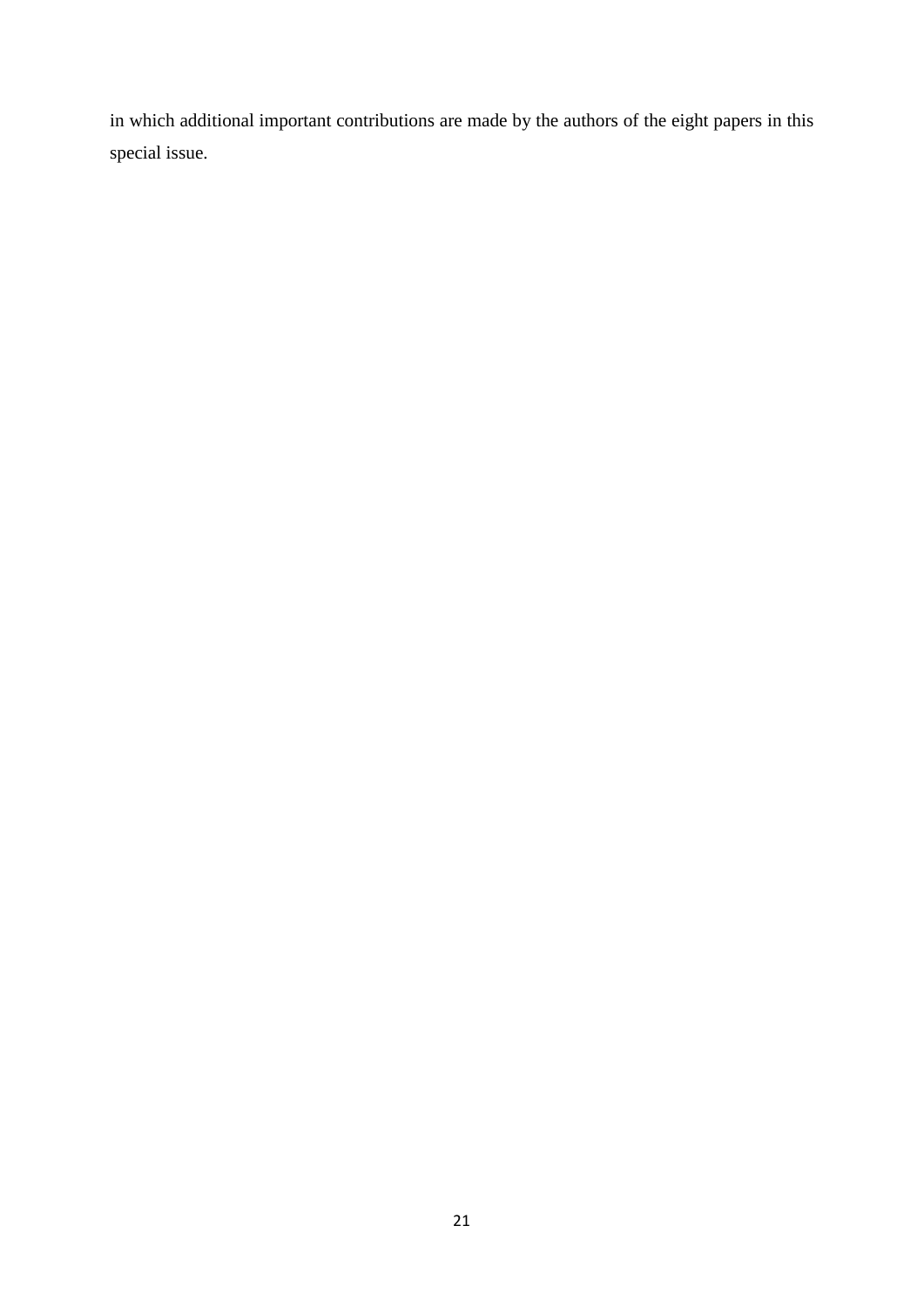### **References**

- Agndal, H., & Nilsson, U. (2009). Interorganizational cost management in the exchange process. *Management Accounting Research*, 20, pp. 85-101.
- Alenius, E., Lind, J., Strömsten, T. (forthcoming). The role of open book accounting in a supplier network: Creating and managing interdependencies across company boundaries. *Industrial Marketing Management*.
- Anderson, J C., Håkansson, H., & Johanson, J. (1994). Dyadic business relationships within a business network context. *Journal of Marketing,* 58, pp. 1-15.
- Bocconcelli, R. and Håkansson, H. (2008) External interaction as a means of making changes in a company: the role of purchasing in a major turnaround for Ducati, *IMP Journal*, 2, pp. 25–37.
- Bromwich, M. (1990) The case for strategic management accounting: the role of accounting information for strategy in competitive markets, *Accounting, Organization and Society*, 15, 27-46.
- Cadez, S. and Guilding, C. (2008) An exploratory investigation of an integrated contingency model of strategic management accounting, *Accounting, Organizations and Society*, 33, 836-863.
- Caglio, A. & Ditillo, A. (2012). Opening the black box of management accounting information exchanges in buyer-supplier relationships, *Management Accounting Research*, 23, 61-78.
- Cäker, M., & Strömsten, T. (2010). Customer Accounting When Relationships and Networks Matter. in *Accounting in networks*, eds. Håkansson, H., Kraus, K. & Lind, J. Routledge.
- Carlsson-Wall, M., & Kraus, K. (forthcoming). Opening the black box of the role of accounting practices in the fuzzy front-end of product innovation. *Industrial Marketing Management*.
- Carlsson-Wall, M., Kraus, K., Lind, J. (forthcoming). Strategic management accounting in close inter-organisational relationships. *Accounting and Business Research*.
- Cooper, M., Lambert, D., & Pagh,J., 1997, "Supply Chain Management: More Than a New Name for Logistics", The *International Journal of Logistics Management,* Vol. 8, No. 1. pp. 1-14;
- Clark, B.H. (1999). Marketing performance measures: history and interrelationships. *Journal of Marketing Management*, 15, pp. 711-732
- Dekker, H. C. (2003). Value chain analysis in interfirm relationships: a field study, *Management Accounting Research*, 14, 1-23.
- Dekker, H.C. (2004). Control of inter-organizational relationships: Evidences on appropriation concerns and coordination requirements. *Accounting, Organizations and Society,* 29, pp. 27-49.
- Dubois, A. (2003). Strategic cost management across boundaries of firms. *Industrial Marketing Management,* 32, pp. 365-374.
- Egan, C., & Guilding, C. (1994). Dimensions of brand performance: challenges for marketing management and managerial accountancy. *Journal of Marketing Management*, 10, pp. 449- 472.
- El-Tawy, N., & Tollington, T. (2008). The recognition and measurement of brand assets: an exploration of the accounting/marketing interface. *Journal of Marketing Management*, 24, pp. 711-731.
- Ford, D. (1980). The development of buyer-seller relationships in industrial markets. *European Journal of Marketing*, 14, pp. 339-354.
- Ford, D. (2001). *Understanding business markets*. Thompson Learning: London.
- Ford, D., & Håkansson, H. (2010). Accounting and inter-organisational issues, in *Accounting in networks*, eds. Håkansson, H., Kraus, K. & Lind, J. Routledge.
- Ghemawat, P. (2001). Strategy and the Business Landscape, Prentice Hall, Saddle River, New Jersey.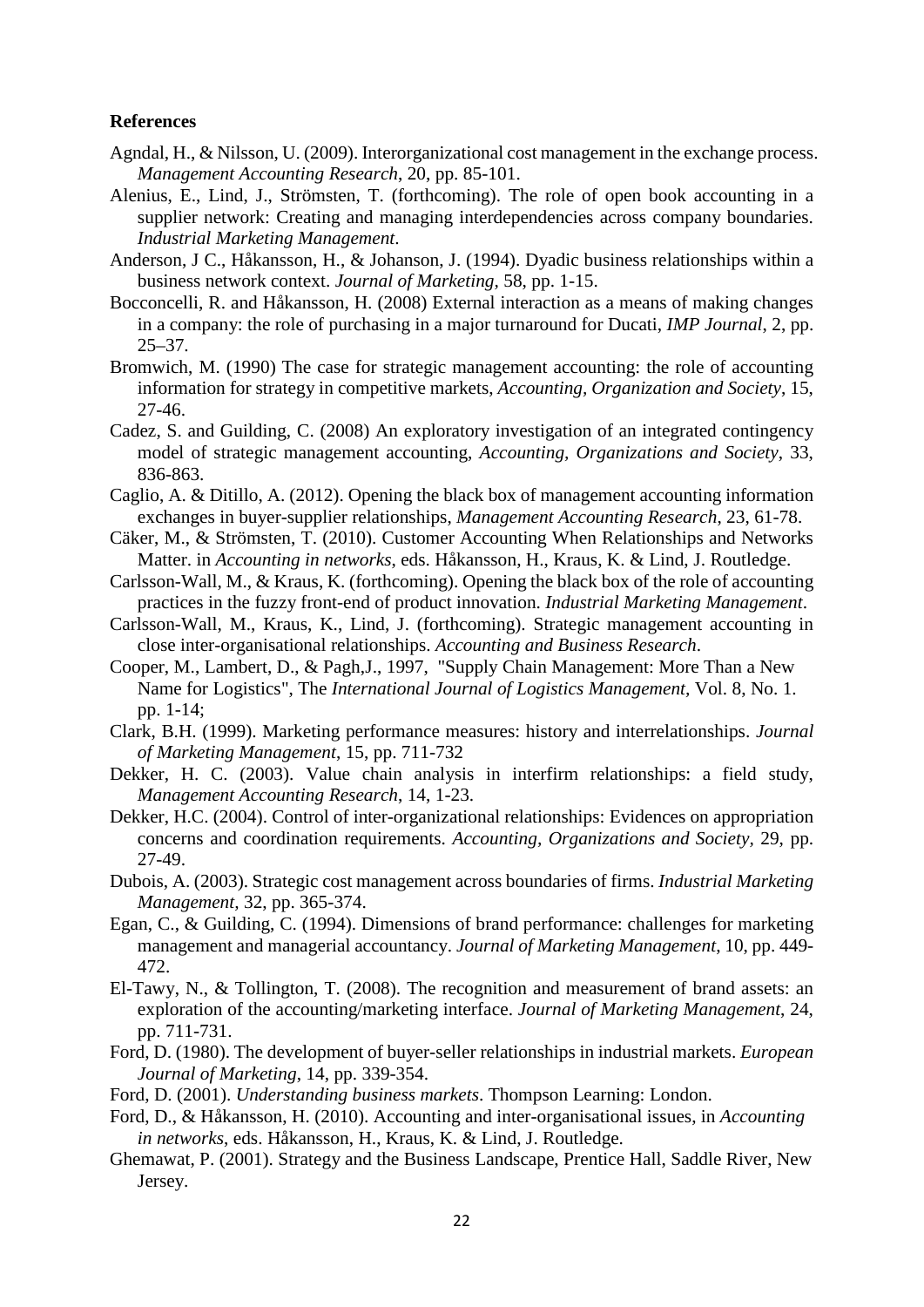- Gietzmann, M.B. (1996). Incomplete contracts and the make or buy decision: governance design and attainable flexibility. *Accounting, Organizations and Society,* 21, pp. 611–626.
- Gleaves, R., Burton, J., Kitshoff, J., Bates, K., & Whittington, M. (2008). Accounting is from Mars, marketing is from Venus: establishing common ground for the concept of customer profitability. *Journal of Marketing Management*, 24, pp. 825-845.
- Goebel, D., Marshall, G., & Locander, W. (1998). Activity-based costing. Accounting for a market orientation. *Industrial Marketing Management*, 27, pp. 497-510.
- Guilding, C., & McManus, L. (2002). The incidence, perceived merit and antecedents of customer accounting: an exploratory note. *Accounting, Organizations and Society*, 27, pp. 45-59.
- Håkansson, H., ed. (1982). *International Marketing and Purchasing of Industrial Goods. An Interaction Approach.* London: Wiley.
- Håkansson, H., Kraus, K. & Lind, J. (2010a). eds, *Accounting in Networks,* Routledge.
- Håkansson, H., Kraus, K., Lind, J. & Strömsten, T. (2010b) Accounting in networks the industrial-network approach, in *Accounting in networks*, eds. Håkansson, H., Kraus, K. & Lind, J. Routledge.
- Håkansson, H., Kraus, K. & Lind, J. (2010c) "Accounting in networks the next step" in *Accounting in networks*, eds. Håkansson, H., Kraus, K. & Lind, J. Routledge.
- Håkansson, H., and Lind, J. (2004). Accounting and network coordination. *Accounting, Organizations and Society*, Vol 29, pp.51-72.
- Håkansson, H., & Olsen, P-I, (forthcoming), The Roles of Money and Business Deals in Network Structures, *Industrial Marketing Management*.
- Håkansson, H., and Snehota, I., eds. (1995). *Developing Relationships in Business Networks*. London: Routledge.
- Harland, C., 1996, "Supply Chain Management: Relationships, Chains and Networks", *British Journal of Management,* Vol. 7. pp. 563-580;
- Helgesen, O., (2007). Customer accounting and customer profitability analysis for the order handling industry – a managerial accounting approach. *Industrial Marketing Management*, 36, pp. 757-769.
- Hergert, M. and Morris, D., (1989) Accounting data for value chain analysis, *Strategic Management Journal*, 10, 175-188.
- Horngren, C.T, Datar, S.M., Foster, G., Rajan, M., Ittner, C. (2008). Cost Accounting A managerial emphasis, 13th ed., Pearson International Edition, Saddle River, New Jersey.
- Jobber, D. & Ellis-Chadwick, E. (2013). Principles and practice of marketing, 7th ed., McGraw-Hill, London.
- Kaplan, R. S., Norton, D. (1992): The Balanced Scorecard Measures That Drive Performance, *Harvard Business Review*, Jan-Feb, 70, 71-79.
- Kotler, P., & Armstrong, G. (2013). Principles of Marketing 15<sup>th</sup> Global Edition. Pearson Education
- Kraus, K. & Lind, J. (2010) "The impact of the corporate balanced scorecard on corporate control – a research note", *Management Accounting Research*, 21, pp. 265-277.
- Kraus, K., & Strömsten, T (2012), "Going public: the role of accounting and shareholder value in making sense of an IPO", *Management Accounting Research,* 23, pp. 186-201.
- Lambert, D.,Cooper, M., Pagh, J., 1998, "Supply Chain Management: Implementation Issues and Research Opportunities", *The International Journal of Logistics Management,* Vol. 9, No. 2. pp. 1-19;
- La Rocca, A., Caruana, A., & Snehota, I. (2012). Measuring customer attractiveness. *Industrial Marketing Management*, 41, pp. 1241-1248.
- Lind, J., & Strömsten, T. (2006). When do firms use different types of customer accounting? *Journal of Business Research,* 59, pp. 1257-1266.